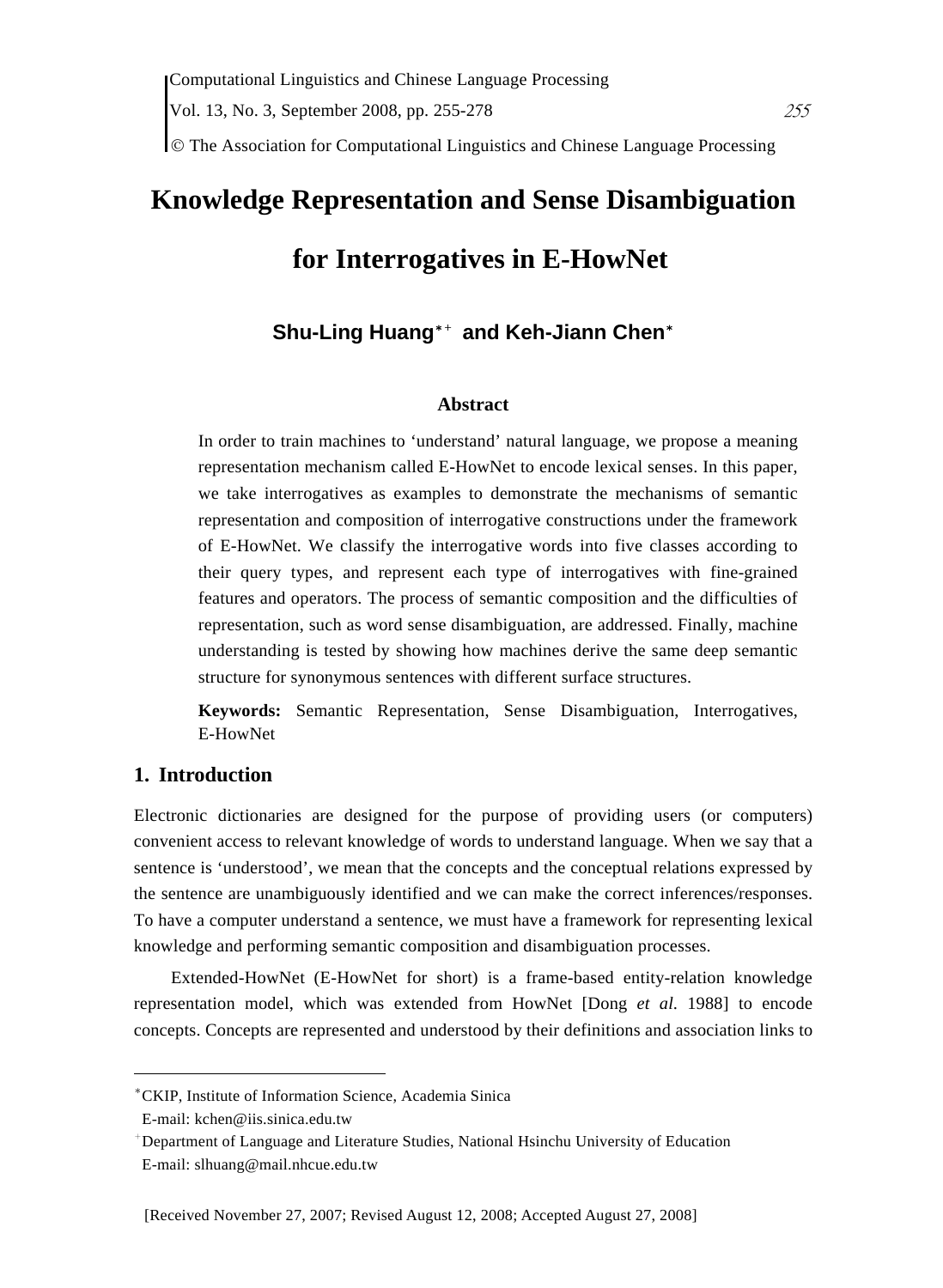other concepts. Compared to WordNet, HowNet's architecture provides richer information apart from hyponymy relations. It also enriches relational links between words via encoded feature relations. The advantages of HowNet are (a) its inherent properties are derived from encoded feature relations in addition to hypernym concepts, and (b) information regarding conceptual differences between different concepts and information regarding morph-semantic structure are encoded. Therefore, we adopt a similar mechanism to define word sense in E-HowNet, but represent concepts in a more accurate and flexible way by (a) defining new concepts by well-defined concepts, (b) providing a uniform representational framework for both function words and content words, and (c) embedding semantic composition and decomposition capabilities. More detailed discussions can be seen at [Chen *et al.* 2005].

In E-HowNet, we define each lexical sense by the composition of well-defined concepts and/or basic concepts, called sememes in HowNet. The sememes are linked to their sense equivalence WordNet synsets [Fellbaum 1998]. Take  $\pm \text{ 20}$  'God of earth' as an example:

(1) 土地公 *Tu di gong* 'God of earth' Def:{God|神:telic={manage|管理:patient={land|陸地},agent={~}}}

Here, 'God' is the hypernym of the target word  $+\text{H}\alpha$  'God of earth', 'manage' and 'land' are its related concepts. 'telic', 'patient', and 'agent' are relations which link these concepts. Obviously, to achieve mechanical understanding of natural language, the same or similar concepts must have the same or similar underlying semantic representation. However, natural language can be ambiguous. Different sentences might express the same meaning, and the same sentence can also express different meanings. The following sentences (2) and (3) show the former phenomenon, and (4) and (5) show the latter:

- (2) 我能否拍照? *Wo neng fou pai zhao?* Is it OK for me to take pictures?
- (3) 我可不可以照相? *Wo ke bu ke yi zhao xiang?* Can I take photos?
- (4)  $+$   $\#\$ 公有政策  $\cdot$  *Tu di gong you zheng ce*. The policy of public sharing of the land.
- (5) 土地公有政策。*Tu di gong you zheng ce*. God of earth has his policy.

Thus, transforming the surface structure of a sentence into a canonical semantic representation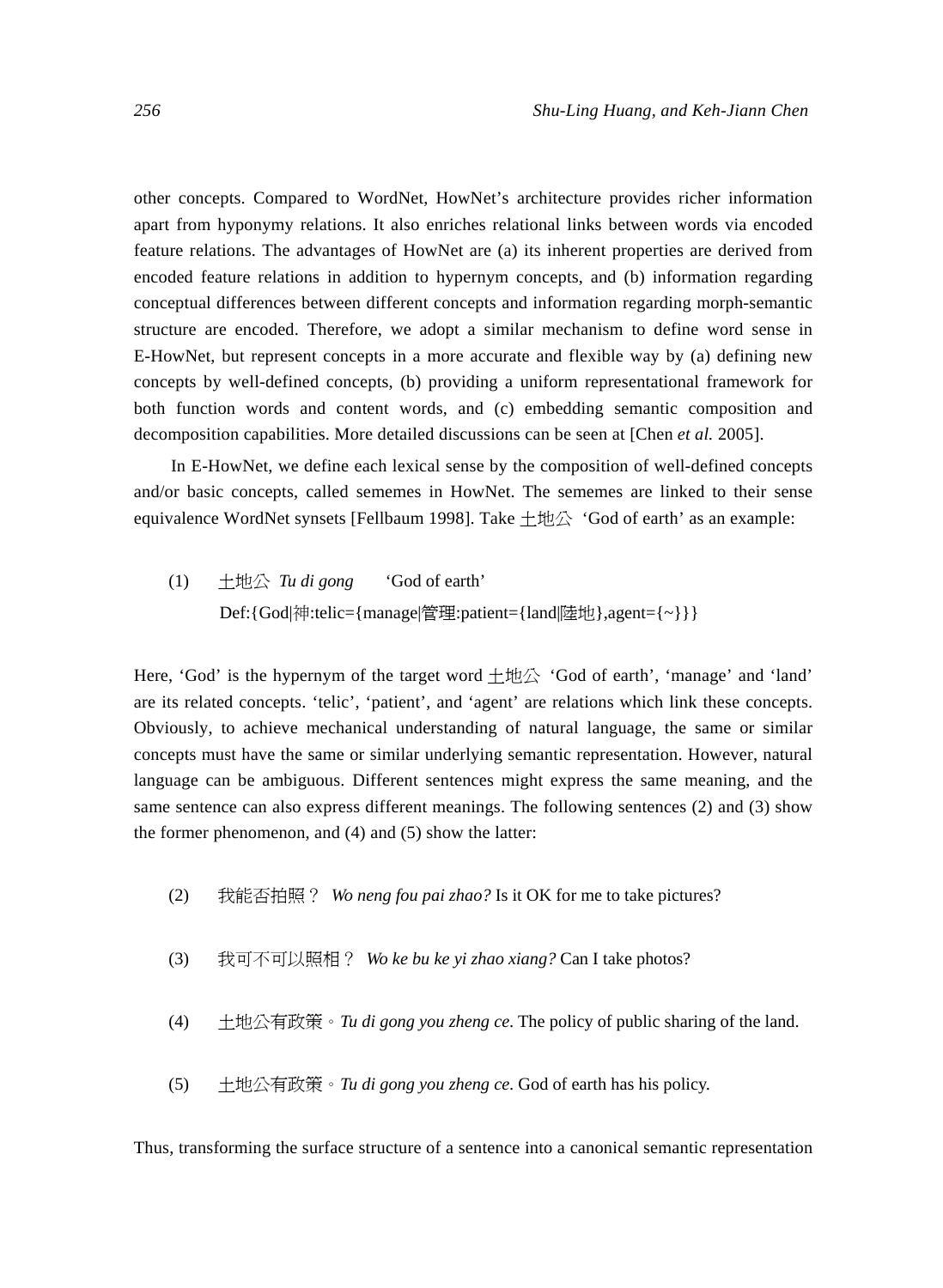and simultaneously solving the problem of word sense ambiguity are major research issues. In summary, lexical semantic representation and composition (including disambiguation) are the most demanding techniques for understanding natural language by machines and the design of E-HowNet is aimed for these objectives.

In this paper, we will take interrogatives as examples to demonstrate the mechanism of lexical semantic representation and composition in E-HowNet [Chen *et al*. 2004]. The goal is to achieve near canonical semantic representation for synonyms and sense equivalent sentences. Take sentences (2) and (3) as examples. Although their syntactic structure and surface strings are very different, by composing lexical sense representations, we hope the machine can 'understand' synonymy of sentences in different surface forms.

Analysis of interrogative constructions is of great interest to linguists, as well as to computer scientists, for example, those who are engaged in QA techniques. Interrogative constructions have played a central role in the development of modern syntactic theory. Ginzburg and A. Sag [2000] have pointed out that the interrogative has been at the heart of work in generative grammar, along with government and binding (GB) theory and head-driven phrase structure grammar (HPSG). Nonetheless, to date, most syntacticians take quite different approaches from semantic and pragmatic points of view on interrogatives. Taking questions in Mandarin Chinese as example, Shao [1996] has summed up the current study of interrogatives and listed the main research themes as follows: the type of question, interrogative particles, querying focus and its answer, degree of doubt, special interrogative sentence patterns, etc. Most of the above themes are purely grammatical analysis. To build a frame-based entity-relation knowledge representation model, we find interrogative construction a good and challenging example because it combines problems of syntax, semantics, and pragmatics.

In the following section, we briefly describe the previous works for interrogatives. Then, we introduce our analysis of type classifications for interrogatives and their representation in E-HowNet. Next, we present the semantic composition process of interrogative sentences and the difficulties encountered. We conclude the paper by discussing our results and future work.

## **2. Background**

Interrogatives in Chinese studies are traditionally attributed to the mood category of syntax. Ma [1935] wrote the first grammar book for Mandarin Chinese. He classified interrogatives into the mood category. Later, Li [1930] and Lv [1942] carried forward his viewpoint and influenced modern linguistic theory on interrogatives deeply. Most linguists consider there to be four grammatical types that explicitly mark an utterance as an interrogative [Lv 1942; Li and Thompson 1997; Tang 1983; Lu 1984; Shao 1996]. First, is a question which can be answered by 'yes' or 'no', called a factual question, true and false interrogative, or yes/no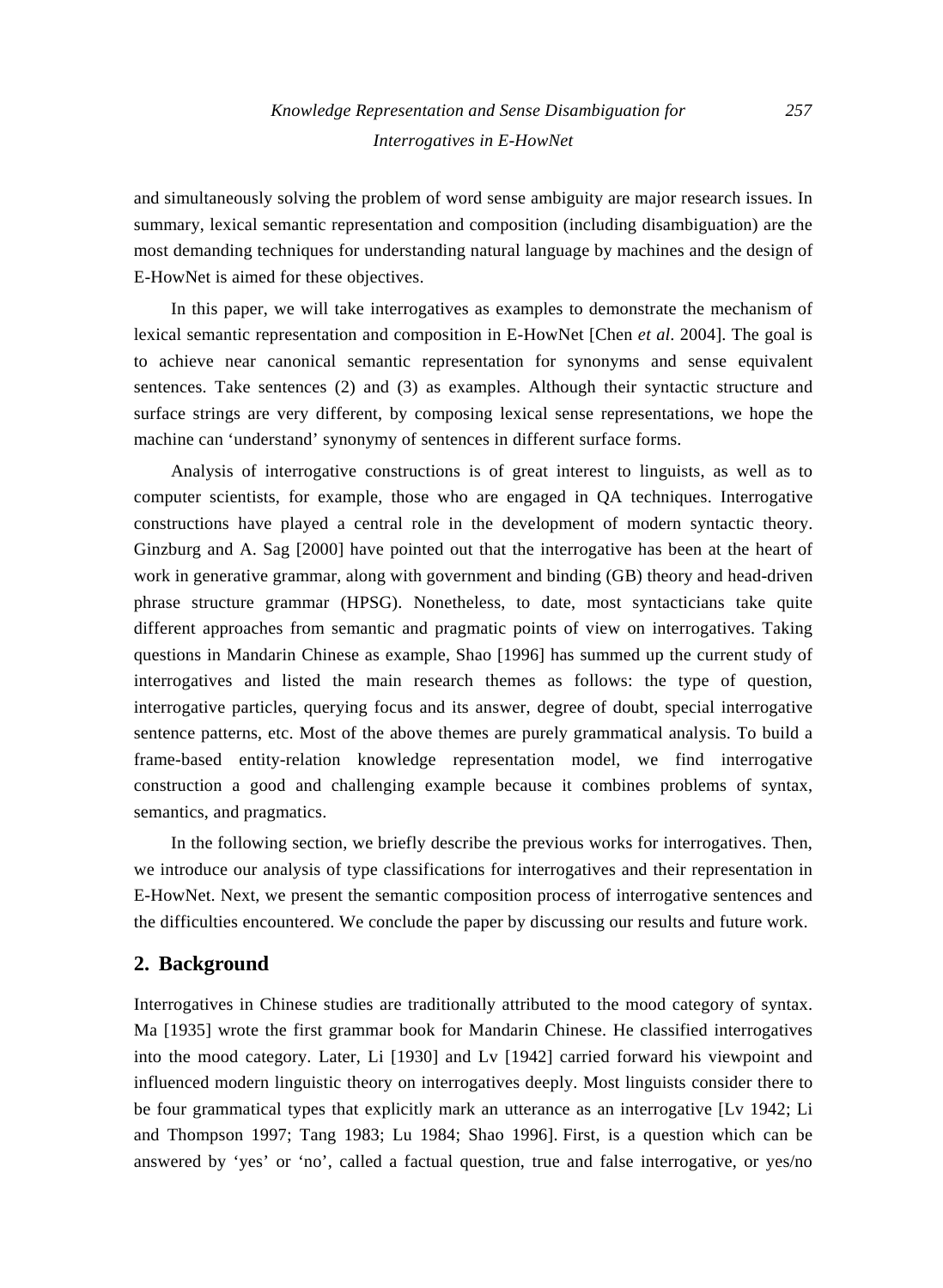interrogative. Second, is a question which includes Wh-words such as 'who', 'what', and 'when', called a Wh-word interrogative, or an information seeking interrogative. Third, is a question which mentions two or more possible alternative answers, called a disjunctive interrogative or an either/or interrogative. Fourth, is a question which is composed of a statement followed by an *A not A* form, such as *dui bu dui* 'right or wrong', *xing bu xing* 'accept or reject', etc., called an *A not A* interrogative or a tag interrogative.<sup>1</sup> From different analytical perspectives, these four question types may have different hierarchy. For example, Lv [1942] viewed them as (6) while Lu [1984] structured them as (7):

(6) interrogative – Wh-word interrogative – true/false interrogative – *A not A* interrogative – disjunctive interrogative

(7) interrogative – true/false interrogative

– non true/false interrogative – Wh-word interrogative – disjunctive interrogative – *A not A* interrogative

Generally speaking, true and false interrogative and Wh-word interrogative are regarded as basic types.

#### **3. Semantic Representation for Interrogatives**

#### **3.1 Our Classification of Interrogatives**

For QA applications, we are more concerned about semantic discrimination of different interrogatives. Therefore, we take a sense-based approach to create a hierarchical classification which is guided by a layered semantic hierarchy of answer types, and eventually classify interrogative sentences into fine-grained classes, shown as (8):

 $\overline{a}$ 

<sup>1</sup> Tag interrogative is formed by adding a short *A* not *A* question form of certain verbs as a tag to a statement. In this paper, we regard it as a general *A* not *A* question type due to the same semantic performance.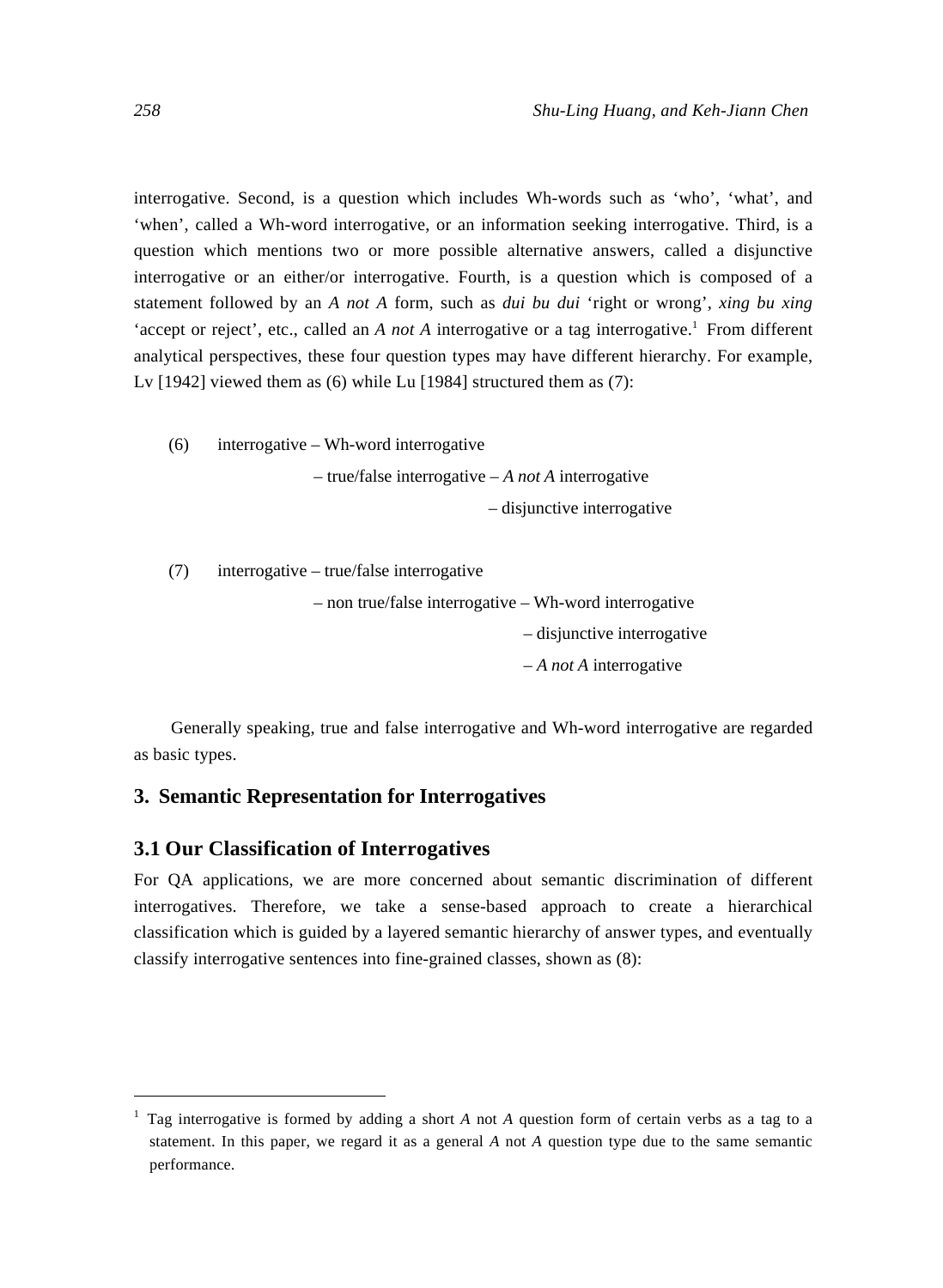(8) interrogative  $-(A)$  true/false (yes/no) interrogative

 $-$  (B) Wh-interrogative – (a) asking factual information – (b) asking relationship – (c) asking opinion – (d) option choosing

Due to the different querying focus, we separate (A) true/false interrogative from (B) Wh-interrogative. Take sentences (9), (10) as examples:

- (9) 你喜不喜歡這個遊戲? *Ni xi bu xi huan zhe ge you xi?*  Do you like this game or not?
- (10) 有誰知道我可以在哪裡找到這個遊戲? *You shei zhi dao wo ke yi zai na li zhao dao zhe ge you xi?*  Who knows where I can find this game?

Sentence (9) belongs to the true/false interrogative type and the entire statement is a querying focus. Dissimilarly, Sentence (10) indicates two querying foci through using different interrogatives, 'who' and 'where'. In other words, the true/false interrogative asks truth value of the positive predication of the sentence. Then, the Wh-interrogative is used to ask for information. By analyzing the querying focus, Wh-interrogatives can be further divided into four types: (B-a) asking factual information, such as time, location, quantity, and so forth; (B-b) asking relationship, such as kinship; (B-c) asking opinion or attitude, such as possibility, capacity, volition, etc.; and the last, (B-d) asking to choose an option. Sentence (10) refers to type (B-a). For the remaining types, we give an example of each as follows:

- (11) 她是你的什麼人? *Ta shi ni de she me ren?*  What is the relationship between you and her?
- (12) 他可不可以吃辣椒? *Ta ke bu ke yi chi la jiao?*  Can he eat hot peppers?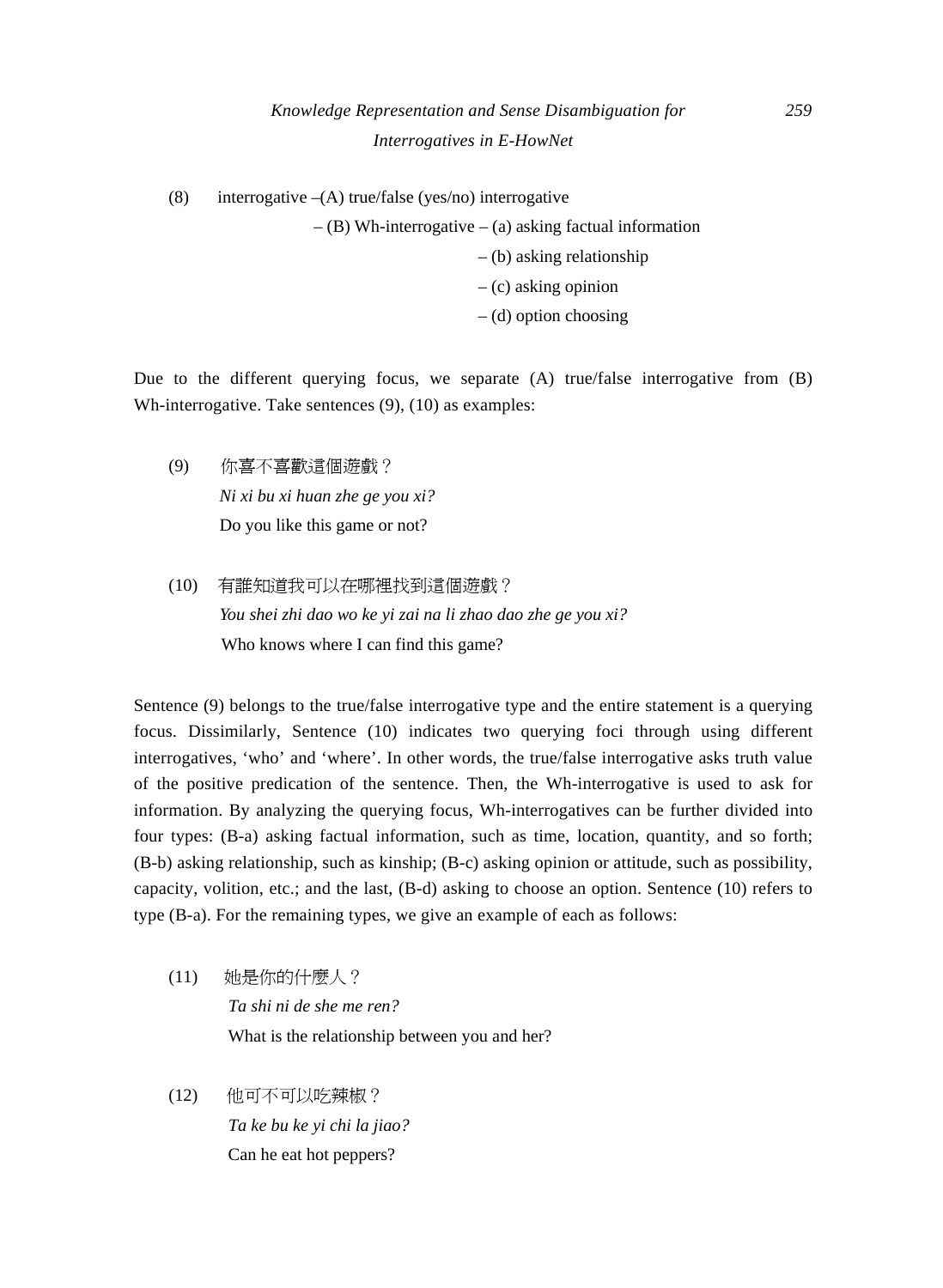(13) 淘米水是酸性還是鹼性?  *Tao mi shui shi suan xing hai shi jian xing?*  Rice rinsing water is acidic or alkaline?

Here, the fine-grain distinctions between interrogative type (B-a) and (B-b) and between interrogative type (A) and (B-c) are clarified below. For instance, sentence (11) refers to type (B-b), but why do we need to separate it from type (B-a) when they both use 'what' to make questions? In sentence (11), the question word 什麼 *she me* 'what' asks for relationship but not the type of a frame element or the value of a semantic role as exemplified in  $(10)$ .<sup>2</sup> The semantic representation of a complex relation is different from the representation of entities. Therefore, we differentiate between interrogative type (B-a) and (B-b). Chen *et al.* [2004] proposed a compositional mechanism to describe complex relations. For example, we express 'mother in law' as (14):

(14) mother in law def:{human| $\angle$ =mother(spouse({x:human| $\angle$ }))}

According to the representation model, when our querying focus is a complex relation, we put a question mark before the relation role, such as mother, spouse, parents, etc., to mark the query focus. Representational detail is shown in the next section.

Second, some may argue that there is no distinction between type (A) and (B-c). Example (12) is of type (B-c); we find it may have a yes/no answer, a typical characteristic of type (A).

(12) 他可不可以吃辣椒? *Ta ke bu ke yi chi la jiao?*  Can he eat hot peppers?

However, if we compare the meaning of sentences (12) and (15), we can still find a slight difference between a yes/no question and a question of asking opinion. Sentence (12) has the meaning of asking the hearer's permission, but (15) does not.

 $\overline{a}$ 

<sup>2</sup> The disambiguation of 什麼, see section 4.1.1.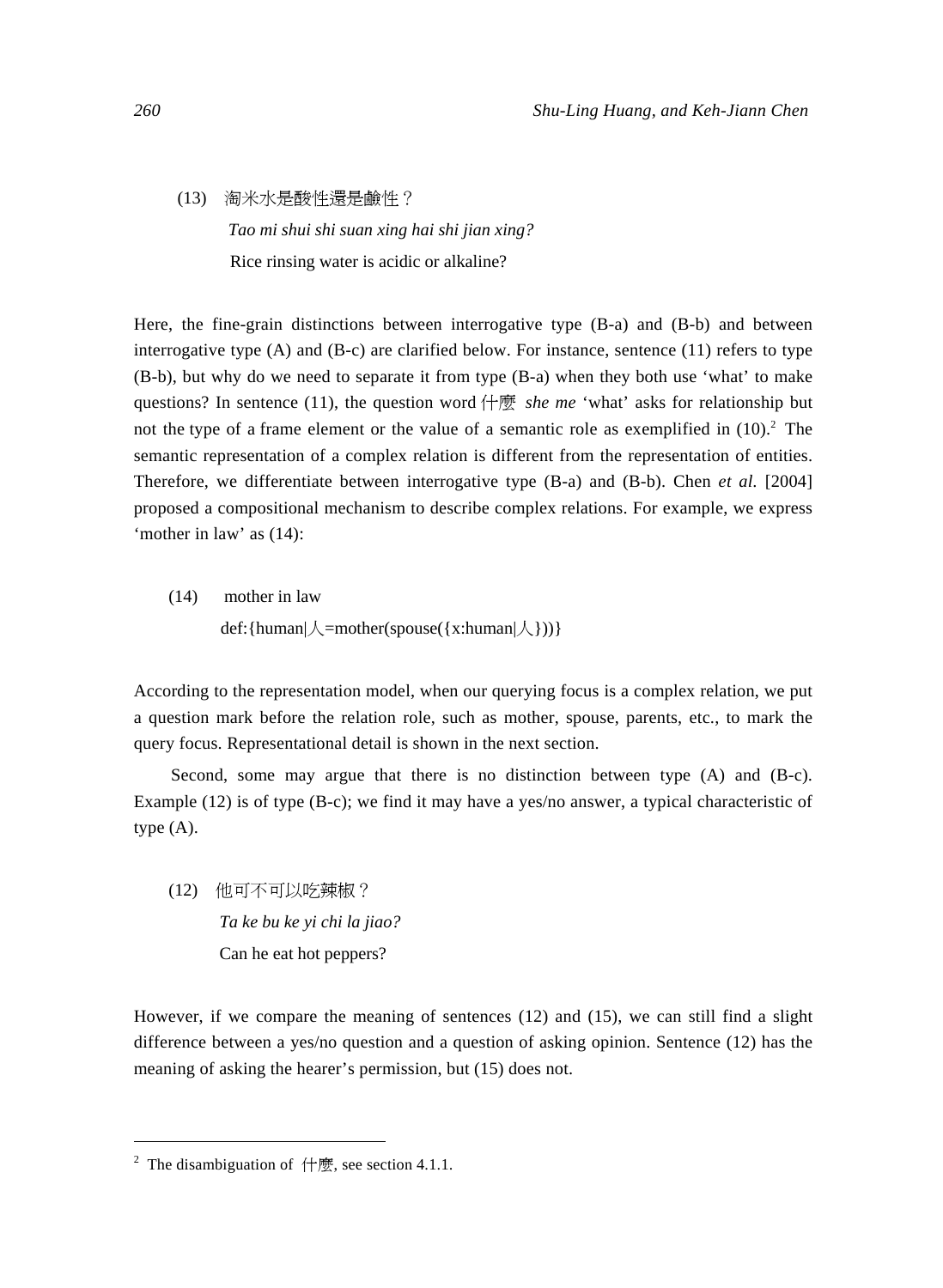(15) 他喜不喜歡吃辣椒?

 *Ta xi bu xi huan chi la jiao?*  Does he like to eat hot peppers?

Therefore, in Mandarin Chinese,可不可以 *ke bu ke yi* 'can or cannot' and 喜不喜歡 *xi bu xi huan* 'like or do not like' both have the *A not A* form, but from the semantic point of view, they belong to different types. Shao [1996] has classified the *A* not *A* form into five classes according to *A*'s part of speech, shown as follows: (a) *A* is a copula *e.g*. 是不是 *shi bu shi* 'be or be not' (b) *A* is a modal word *e.g*. 好不好 *hao bu hao* 'ok or not ok' (c) *A* is an auxiliary *e.g.* 肯不肯 *ken bu ken* 'willing or not willing' (d) *A* is a verb *e.g*. 懂不懂 *dong bu dong*  'understand or not understand' (e) *A* is an adjective *e.g*. 美不美 *mei bu mei* 'beautiful or not beautiful'. From the semantic perspective, we merge  $(a)$ ,  $(d)$ ,  $(e)$  and  $(b)$ ,  $(c)$  to re-divide these five categories into two categories, *i.e*. modal *A* not *A* interrogatives and other *A* not *A* interrogatives.

#### **3.2 Knowledge Representation for Interrogatives**

In E-HowNet, we made distinctions between content sense and relational sense thereby representing senses of content words and senses of function words in different ways. For instance, in (16), the content words 'bathe' and 'cold water' are represented differently from the function word 'with'. In this example, the function word 'with' plays the role of 'instrument' which links the relation between its argument 'cold water' and the matrix verb 'bathe'.

|  | (16) | bathe      | def: {clean 使淨: patient={body 身體}}                                        |  |  |
|--|------|------------|---------------------------------------------------------------------------|--|--|
|  |      | with       | $def: instrument = \{\}$                                                  |  |  |
|  |      | cold water | def: {water  $\chi$ : temperature={cold  $\hat{\theta}$ }}.               |  |  |
|  |      |            | <b>Result of semantic composition:</b>                                    |  |  |
|  |      |            | [clean 使淨: patient={body 身體}, instrument={water 水:temperature={cold 冷}}}. |  |  |

In much the same way, interrogative words have more relational sense than content sense, so they are defined by semantic role to denote relational sense and use the operator '.Ques.' to mark the querying focus, *i.e*. the object or its discrimination features which speakers want to know.

According to the classification of interrogatives above, we represent each type of interrogative as follows: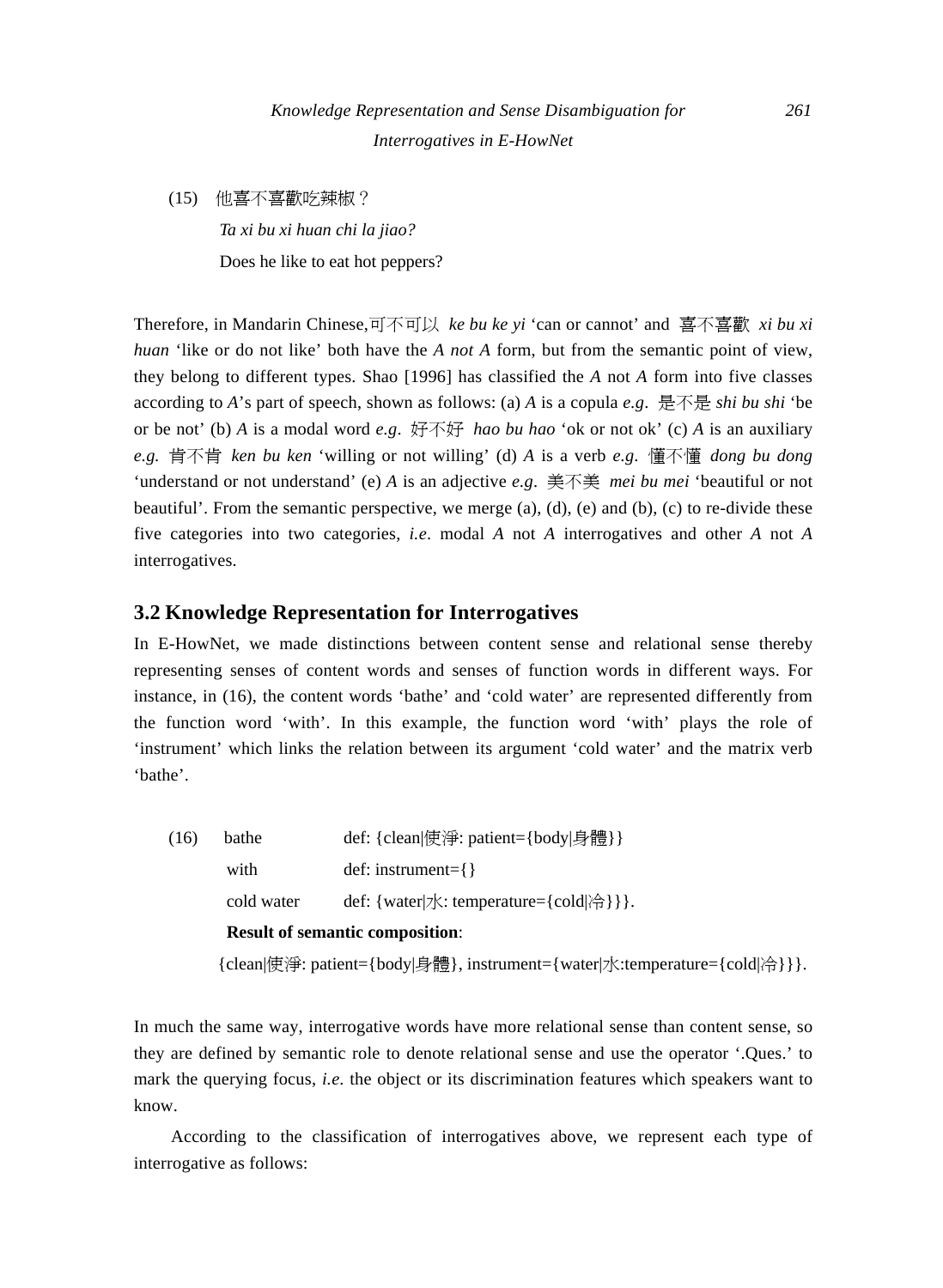| (17)                | true/false interrogative   | $def: truth={.}{Ques.}$                                    |  |
|---------------------|----------------------------|------------------------------------------------------------|--|
|                     | Wh-word interrogatives     |                                                            |  |
|                     | asking factual information | $def: role = \{. Ques.\}$                                  |  |
| asking relationship |                            | def: .Ques.RelationRole()                                  |  |
|                     | asking opinion             | def: ModalityRole={.Ques.}                                 |  |
|                     | option choosing            | def: role= $\{.\text{Option.}\{\{x\}.\text{or.}\{y\}\}\}\$ |  |

We use two operators, .Ques. and .Option., to denote querying focus or optional items. More detailed sense representations for interrogatives are shown in Table 1.

*Table 1. The Type Classification and Semantic Representation of Interrogatives* 

| <b>Question types</b>      | Words                                                                                                                                                   | <b>Sense representation</b>                  |  |
|----------------------------|---------------------------------------------------------------------------------------------------------------------------------------------------------|----------------------------------------------|--|
| true/false interrogatives  | 嗎 $ma^3$<br>呢 ni<br>是否 <i>shi fou</i> 'whether'<br>有沒有 you mei you 'have'<br>是不是 shi bu shi 'is it'<br>不是嗎 bu shi ma 'isn't it'<br>$A$ not $A$          | $def: truth={.}{Ques.}$                      |  |
|                            | 誰 shei 'who'                                                                                                                                            | def: participant={animate: formal={.Ques.}}  |  |
|                            | 幾點鐘 ji dian zhong'<br>what time'                                                                                                                        | def: time= ${.Ques.}$                        |  |
| Wh-word interrogatives:    | 什麼 <sup>®</sup> she me 'what'<br>$\mathbb{E}^{\mathbb{O}}$ he 'what'<br>哈 $®sha 'what'$                                                                 | def: participant={inanimate:formal={.Ques.}} |  |
| asking factual information | 什麼 <sup>2</sup> she me 'what'<br>$\left( \overline{\mathbf{q}}^{\mathbf{\circ}}\mathbf{h}e\right) ^{\mathbf{\circ}}$ what'<br>哈 <sup>2</sup> sha 'what' | $def: formal={. Ques.}$                      |  |
|                            | 為何 wei he 'why'<br>何以 he yi 'why'<br>何不 he bu 'why not'                                                                                                 | $def: reason={.Ques.}$                       |  |

<sup>&</sup>lt;sup>3</sup> In this paper, our focus is semantic representation, so we don't discuss the interrogative words ' $\mathbb{I}$  *a*'; '呀 *a*' ; '囉 *luo*'; '乎 *hu*'; '吧 *ba'* or '喔 *wo*'. This is because the tone decides if they are interrogative words or not.

 $\overline{a}$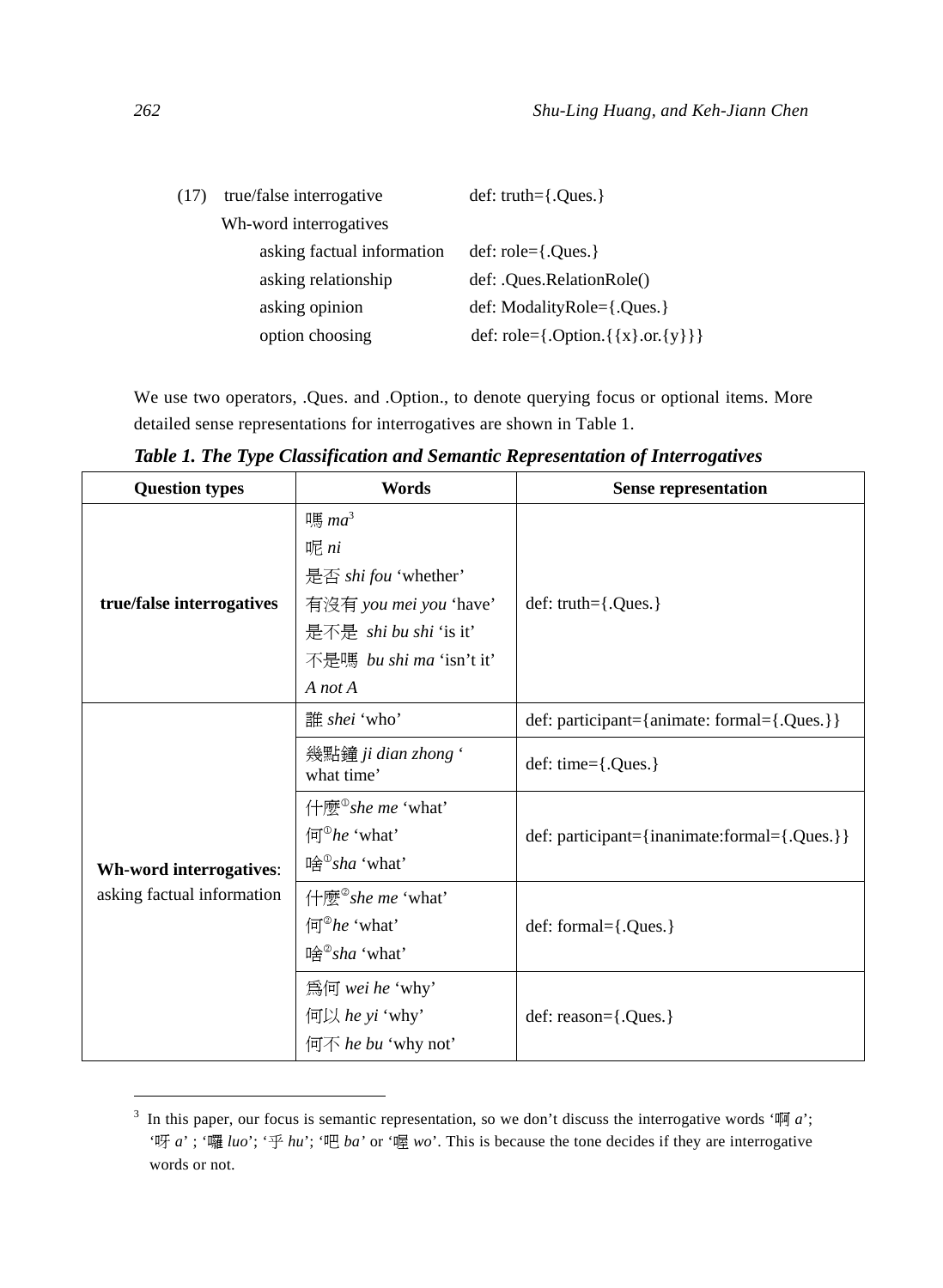|                     | 為什麼 wei she me 'why'                                                                            |                                                              |
|---------------------|-------------------------------------------------------------------------------------------------|--------------------------------------------------------------|
|                     | 幹嘛 gan ma 'why'                                                                                 |                                                              |
|                     | 怎麼 <sup>®</sup> ze me 'why'                                                                     |                                                              |
|                     | 哪裡 na li 'where'                                                                                |                                                              |
|                     | 哪兒 na er 'where'                                                                                | def: location={.Ques.}                                       |
|                     | 哪 <sup>®</sup> na 'where'                                                                       |                                                              |
|                     | 哪 <sup>@</sup> na 'which'                                                                       |                                                              |
|                     | 哪些 na xie 'which'                                                                               | def:quantifier={.Ques.}(,quantity={mass $\mathbb{R}$ })      |
|                     | 怎麼 <sup>2</sup> ze me 'how'                                                                     |                                                              |
|                     | 怎(麼)樣 <sup>®</sup> $ze$ (me) yang<br>'how to'<br>如何 <sup>®</sup> ru he 'how to'                 | def: means={.Ques.}                                          |
|                     |                                                                                                 |                                                              |
|                     | 怎(麼)樣 <sup>2</sup> ze (me) yang<br>'how come'<br>如何 <sup>2</sup> ru he 'how come'               | def: participant={.Ques.}                                    |
|                     | 多 duo 'how'                                                                                     | def: degree={.Ques.}                                         |
|                     | 多少 duo shao 'how much'<br>幾 <sup>0</sup> ji 'how much'                                          | def: $quantity={.Ques.}$                                     |
|                     | 幾 <sup>2</sup> ji 'how much'                                                                    | $def: ordinal={.Ques.}$                                      |
| asking relationship | 什麼關係 she me guan xi<br>'what relationship'<br>$X$ 的什麼人 $x$ de she me<br>ren 'what relationship' | def: .Ques.RelationRole()                                    |
|                     | 可不可以 ke bu ke yi 'can'                                                                          | def: allowance={.Ques.}                                      |
|                     | 好不好 hao bu hao<br>'is it ok'                                                                    | def: willingness={.Ques.}                                    |
| asking opinion      | 能不能 neng bu neng<br>'be able to'<br>能否 neng fou 'be able to'                                    | def: capacity = {. Ques. }                                   |
|                     | 莫非 <i>mo fei</i> 'are'<br>難道 nan dao 'are'                                                      | def: possibility = {. Ques. }                                |
| choosing options    | 還是 hai shi 'or'<br>或 huo 'or'                                                                   | def: role= $\{. \text{Option.} \{\{x\}.\text{or.} \{y\}\}\}$ |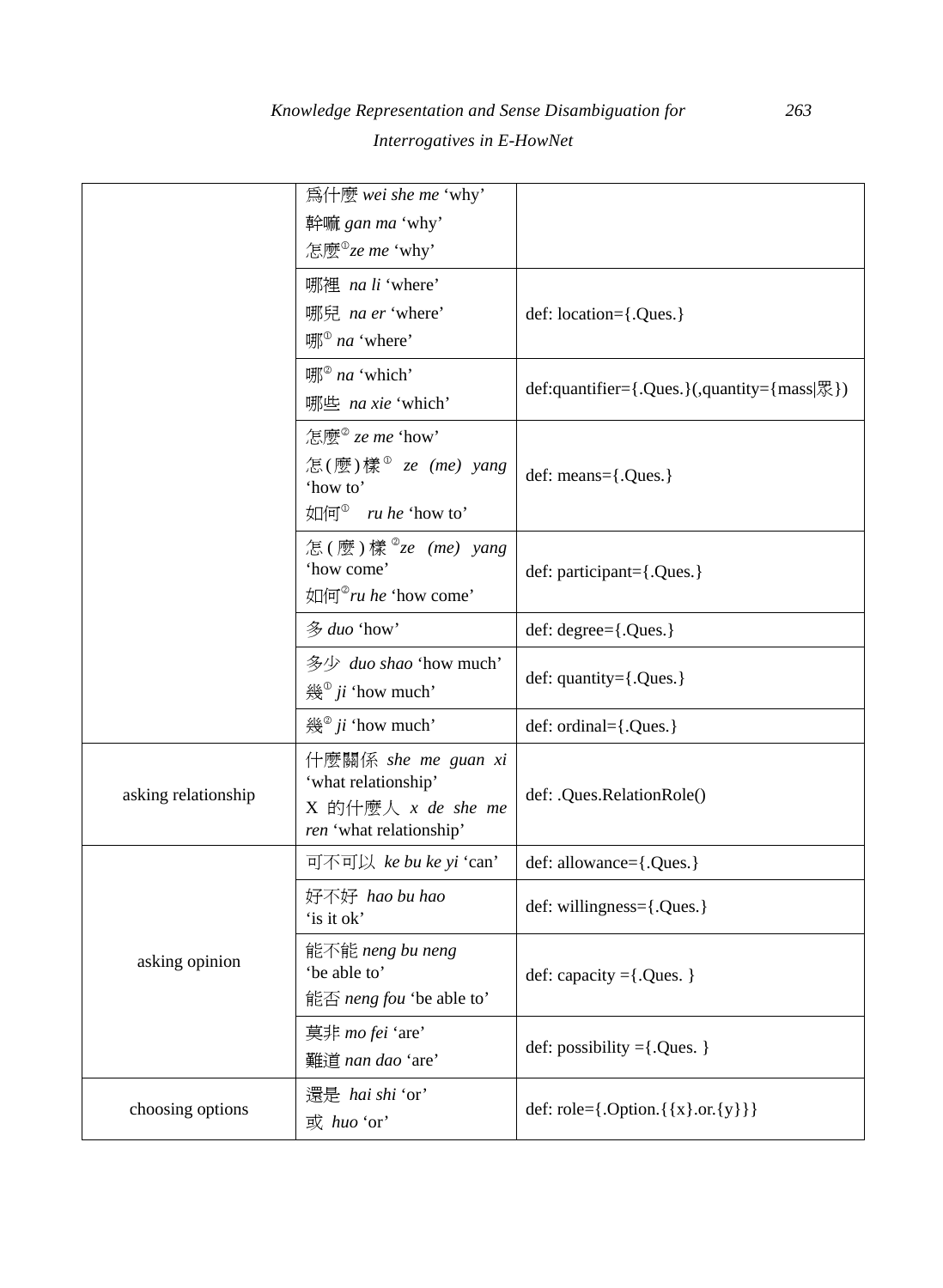The interrogatives above are gathered from Li and Thompson's analysis and are integrated by checking over 1000 question titles manually in *Baidu knows* [Li *et al*. 1999]. To check the completeness of the above table and to find the distribution of query types, we randomly extracted 1% of the sentences with question marks from the Sinica corpus to see the coverage of the above table, and the results of the distribution are shown in Table 2. There are 203 sentences, 9 of which do not contain any query word listed in Table 1. Their query sense is expressed only by a question mark in the end of the sentence. However, we can insert '*ma*' 嗎 or '*ne*' 呢 before the question mark to these sentences to make them true/false interrogatives, so statistically they are still counted as true/false interrogatives. We can conclude that most of the questions ask true/false value or factual information. Furthermore, we can classify each of them according to Table 1.

| <b>Question types</b>                                 | Words                                             | <b>Number</b>    | Total(203) |
|-------------------------------------------------------|---------------------------------------------------|------------------|------------|
|                                                       | 嗎 ma                                              | 50               |            |
|                                                       | 呢 $n$                                             | 16               |            |
|                                                       | 是否 shi fou 'whether'                              | 10               |            |
| true/false interrogatives                             | 有沒有 you mei you 'have'                            | 1                | 98         |
|                                                       | 是不是 shi bu shi 'is it'                            | 6                |            |
|                                                       | 不是嗎 bu shi ma 'isn't it'                          | 1                |            |
|                                                       | A not A                                           | 14               |            |
|                                                       | 誰 shei 'who'                                      | $\boldsymbol{4}$ |            |
|                                                       | 幾點鐘 ji dian zhong 'what time'                     | $\overline{2}$   |            |
|                                                       | 什麼 <sup>®</sup> she me 'what'                     | 14               |            |
|                                                       | $\left( \overline{\mathbf{u}}^{\odot} h e$ 'what' | 1                |            |
|                                                       | 哈 <sup>®</sup> sha 'what'                         | $\mathbf{0}$     |            |
| Wh-word interrogatives:<br>asking factual information | 什麼 <sup>2</sup> she me 'what'                     | 13               | 94         |
|                                                       | $\left( \overline{\mathbf{u}}^{\odot} h e$ 'what' | $\overline{2}$   |            |
|                                                       | 哈 <sup>2</sup> sha 'what'                         | $\mathbf{0}$     |            |
|                                                       | 為何 wei he 'why'                                   | $\overline{2}$   |            |
|                                                       | 何以 he yi 'why'                                    | $\mathbf{0}$     |            |
|                                                       | 何不 he bu 'why not'                                | 1                |            |

*Table 2. The Distribution of Question Type*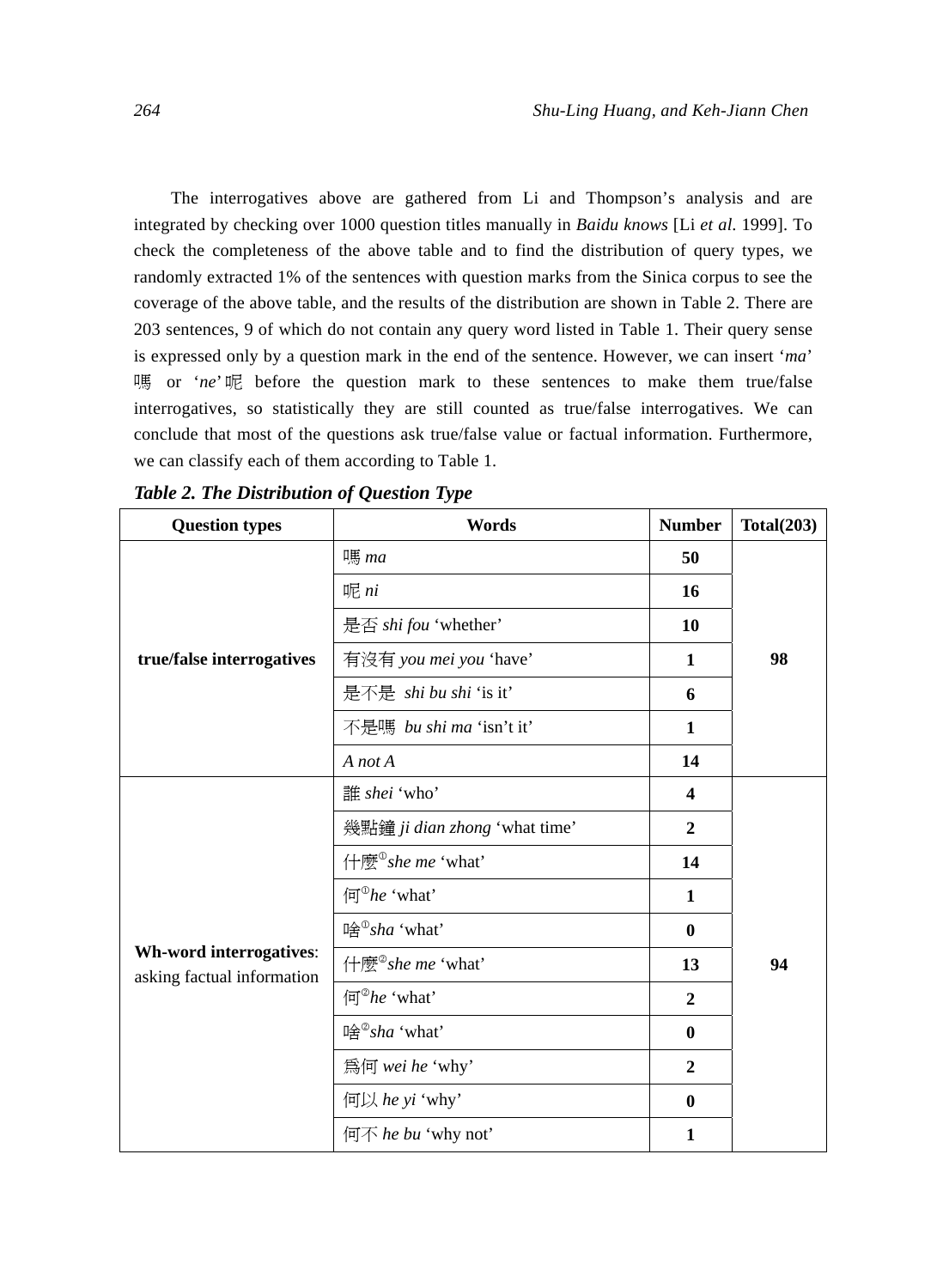|                     | 為什麼 wei she me 'why'                              | 9                       |              |
|---------------------|---------------------------------------------------|-------------------------|--------------|
|                     | 幹嘛 gan ma 'why'                                   | 1                       |              |
|                     | 怎麼 $^{\circ}$ ze me 'why'                         | 3                       |              |
|                     | 哪裡 na li 'where'                                  | $\overline{\mathbf{4}}$ |              |
|                     | 哪兒 na er 'where'                                  | $\mathbf{1}$            |              |
|                     | $\mathbb{H}^{\mathbb{O}}$ na 'where'              | $\bf{0}$                |              |
|                     | 哪 <sup>2</sup> na 'which'                         | 5                       |              |
|                     | 哪些 na xie 'which'                                 | 3                       |              |
|                     | 怎麼 $^{\circ}$ ze me 'how'                         | 5                       |              |
|                     | 怎(麼)樣 $^{\circ}$ ze (me) yang 'how to'            | 3                       |              |
|                     | 如何 <sup>®</sup><br>ru he 'how to'                 | 8                       |              |
|                     | 怎(麼)樣 $^{\circ}$ ze (me) yang 'how come'          | $\overline{\mathbf{4}}$ |              |
|                     | 如何 <sup>2</sup> ru he 'how come'                  | $\mathbf{1}$            |              |
|                     | 多 duo 'how'                                       | 3                       |              |
|                     | 多少 duo shao 'how much'                            | $\overline{2}$          |              |
|                     | 幾 <sup>®</sup> ji 'how much'                      | 3                       |              |
|                     | 幾 <sup>2</sup> ji 'how much'                      | $\bf{0}$                |              |
|                     | 什麼關係 she me guan xi<br>'what relationship'        | $\bf{0}$                | $\bf{0}$     |
| asking relationship | $X$ 的什麼人 $x$ de she me ren<br>'what relationship' | $\bf{0}$                |              |
|                     | 可不可以 ke bu ke yi 'can'                            | $\overline{2}$          |              |
|                     | 好不好 hao bu hao 'is it ok'                         | $\mathbf{1}$            |              |
|                     | 能不能 neng bu neng 'be able to'                     | 4                       |              |
| asking opinion      | 能否 neng fou 'be able to'                          | $\boldsymbol{2}$        | 10           |
|                     | 莫非 mo fei 'are'                                   |                         |              |
|                     | 難道 nan dao 'are'                                  | $\mathbf{1}$            |              |
|                     | 還是 hai shi 'or'                                   | $\mathbf{1}$            |              |
| choosing options    | 或 huo 'or'                                        | $\bf{0}$                | $\mathbf{1}$ |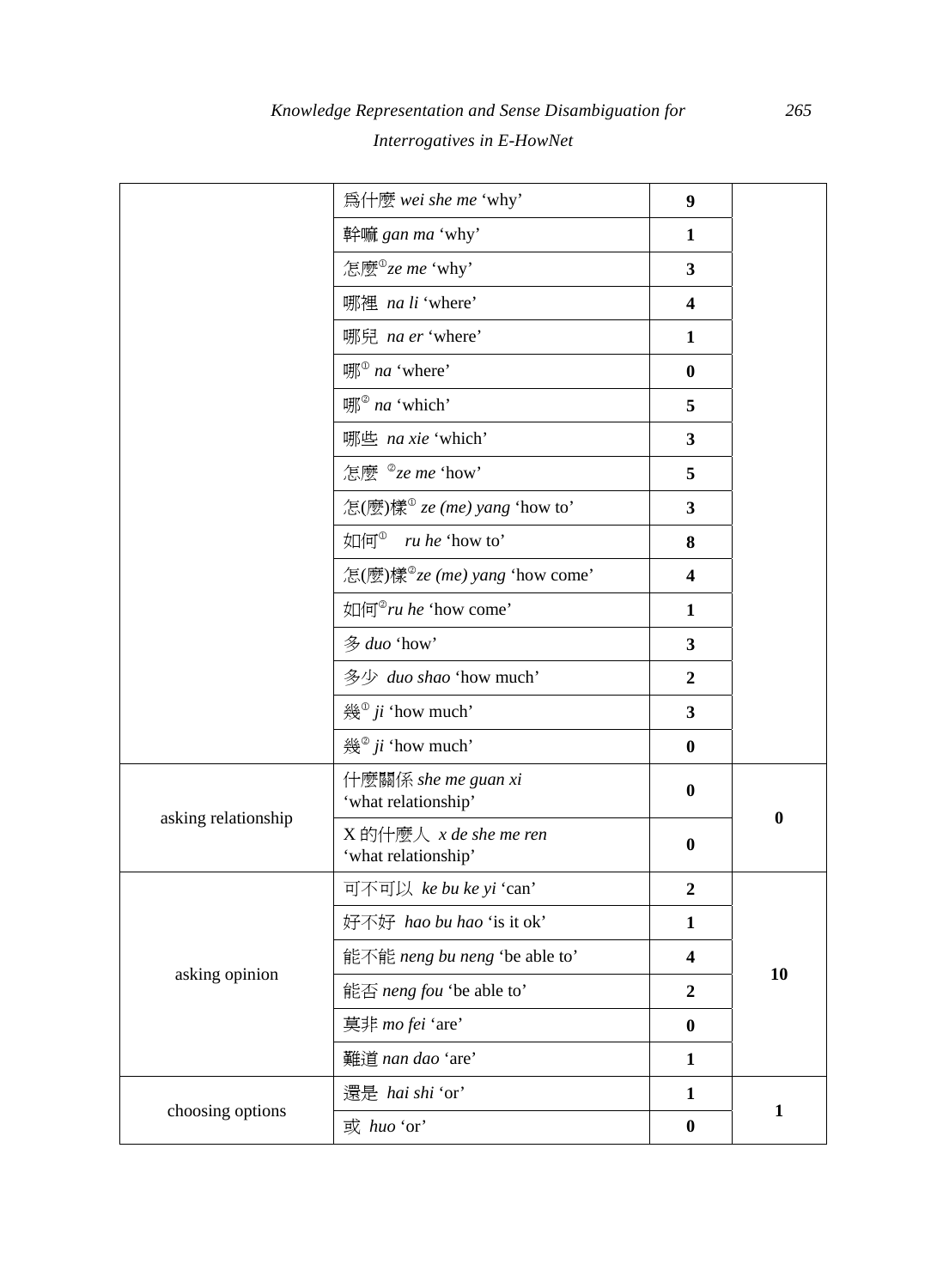#### **3.3 Knowledge Representation for Interrogative Compounds**

In addition to the above interrogatives, there are also some derived interrogative compounds, which are impossible to list comprehensively in our database. Thus, generating their sense representation automatically has to be accomplished. Most interrogative compounds are composed of an interrogative determinative and a noun. Since the number of interrogative determinatives is limited, have already been defined in Table 1, and listed in (18), we design the rules in (19) to derive the sense representations of interrogative compounds.

(18) The sense representation of interrogative determinatives (ID)

| 什麼 she me /何 he / 啥 sha 'what'                            | $def:formal = \{.Ques.\}$         |
|-----------------------------------------------------------|-----------------------------------|
| 多少 duo shao 'how many'                                    | $def:quantity={.Ques.}$           |
| 幾 $ji$ 'how many' or 'what'<br>$def: ordinal={. Ques.}$   | $def:quantity={.Ques.}$ or        |
| 哪 <i>na</i> 'which' or 'where'<br>$def:location={.Ques.}$ | $def:quantifier = \{. Ques.\}$ or |

- (19) The rules for deriving sense representations of interrogative compounds If the morphological structure of the interrogative compound is **ID+head**.
	- (A) if head !=semantic role then def: {head:ID} e.g.  $\Box \wedge$  *he ren* 'who' where ID= '何' and head= '人'; hence after composition process we derive  $\Box \Box \wedge =$ def: {human $\Diamond$ :formal={.Ques.}}.

*e.g.* 幾人 *ji ren* 'how many people' =def: {human $\lambda$ :quantity={.Ques.}}

#### **(B) if head=semantic role then def: role={.Ques.}**

*e.g*. 何時 *he shi* 'when' =def: time={.Ques.}

Similarily,

- *e.g*. 什麼形狀 *she me xing zhuang* 'what shape' =def: shape={.Ques.}
- *e.g.*  $\mathbb{R} \uparrow \mathbb{R}$  *na se* 'what color' =def: color={.0ues.}}
- **(C) if head=DM(dummy measure words) then def: ID**

*e.g*. 幾次 *ji ci* 'how many times' =def: quantity={.Ques.}

*e.g*. 哪隻 *na zhi* 'which one' =def: quantifier={.Ques.}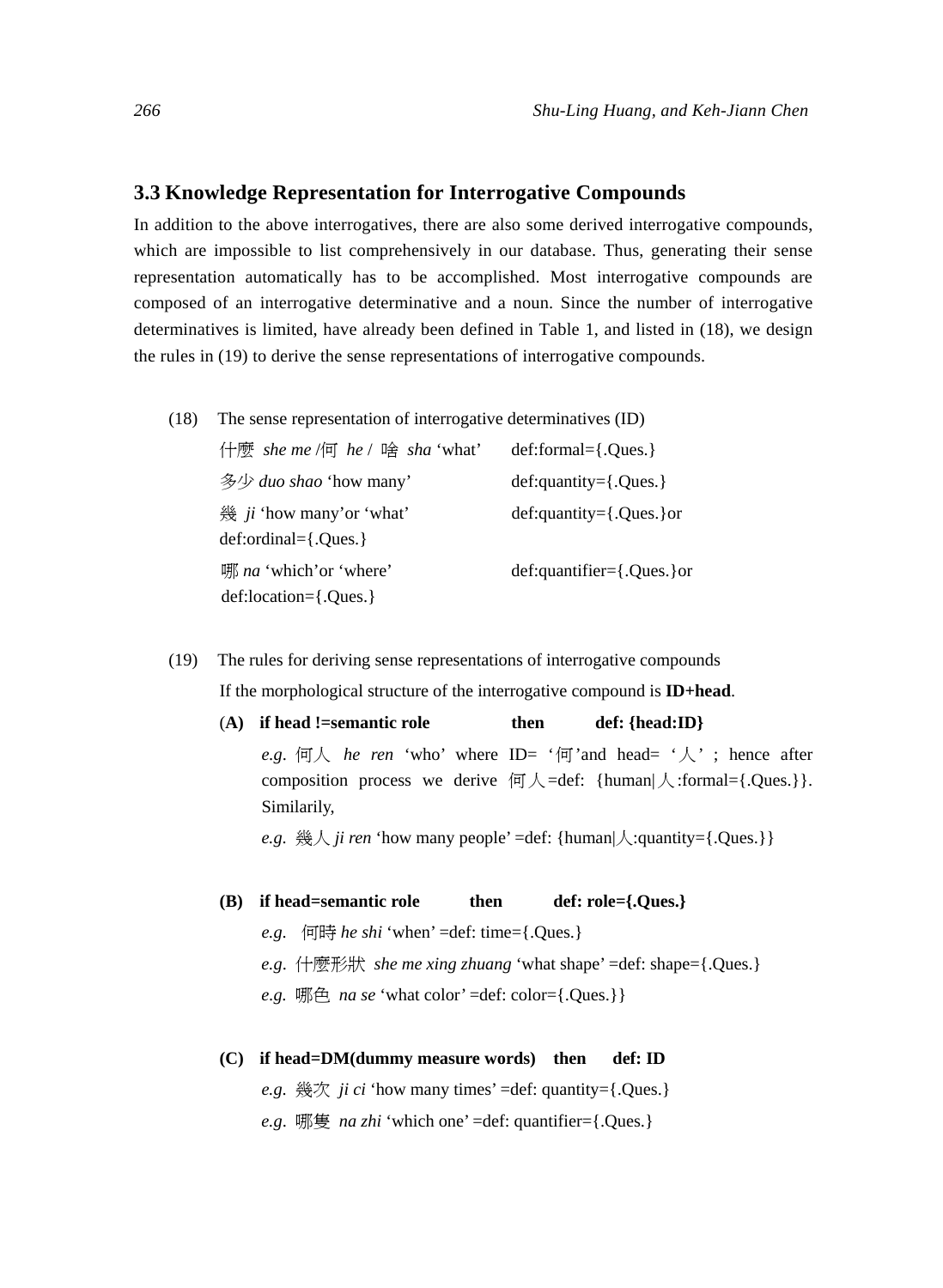**(D) if head=MM(meaningful measure words)4 then def: {MM: {ID} }**  *e.g*. 多少碗 *duo shao wan* 'how many bowls' =def:container={bowl|碗: quantity={.Ques.}}

Other rules,

- **(E) while {**第 *di***,**禮拜 *li bai***,**星期 *xing qi***,**西元 *xi yuan***,**民國 *ming quo***}+**幾 *ji*  **or** 幾 *ji* **+ {**點**(**鐘**)***dain(zhong)***,**月 *yue***,**號 *hao***,**歲 *sui***,**週年 *zhou nian***,**年 *nian***}**  then define  $\frac{46}{30}i$  as def: ordinal={.Ques.} **otherwise define** 幾 *ji* **as def: quantity={.Ques.}**  *e.g*. 第幾次 *di ji ci* 'which time' according to C and E def: ordinal={.Ques.} *e.g*. 幾點鐘 *ji dian zhong* 'what hour is it' according to D and E def: time={hour| $/$ \\\\\\\\\\\ldigits: ordinal={.Ques.}}
- **(F) while verb+**哪 *na* **then define** 哪 *na* **as def: location={.Ques.} otherwise define** 哪 *na* **as def:quantifier={.Ques.}**  *e.g.*  $\pm \mathbb{W}$  *qu na* 'go where'def: {go $\pm$ :location={.Ques.}} *e.g*. 丟哪 diu na 'throw where' def:{throw|扔:location={.Ques.}} *e.g*. 哪天 *na tian* 'which day' def: {day|日:quantifier={.Ques.}}

As the question determinatives 幾 *ji* and 哪 *na* are ambiguous, in addition to the general rule  $(A), (B), (C), (D)$ , we also provide two other rules  $(E)$  and  $(F)$  to disambiguate their word sense.

#### **4. Semantic Composition for Interrogatives**

 $\overline{a}$ 

The previous discussion has been about semantic representation of lexical senses. To establish a formal system to handle the task of language understanding, we also need to address the issue of semantic composition. To understand Chinese sentences, after the word segmentation and parsing process, we get coarse-grained head-argument event structures of the sentences. Take Sentence (20) as an example:

<sup>4</sup> The meaningful or dummy measure words are listed in Tai C.H. *et al*. "A Semantic Composition Method for Deriving Sense Representations of Determinative-Measure Compounds in E-HowNet" in the proceeding of *ROCLING 2008*, Taipei, Taiwan.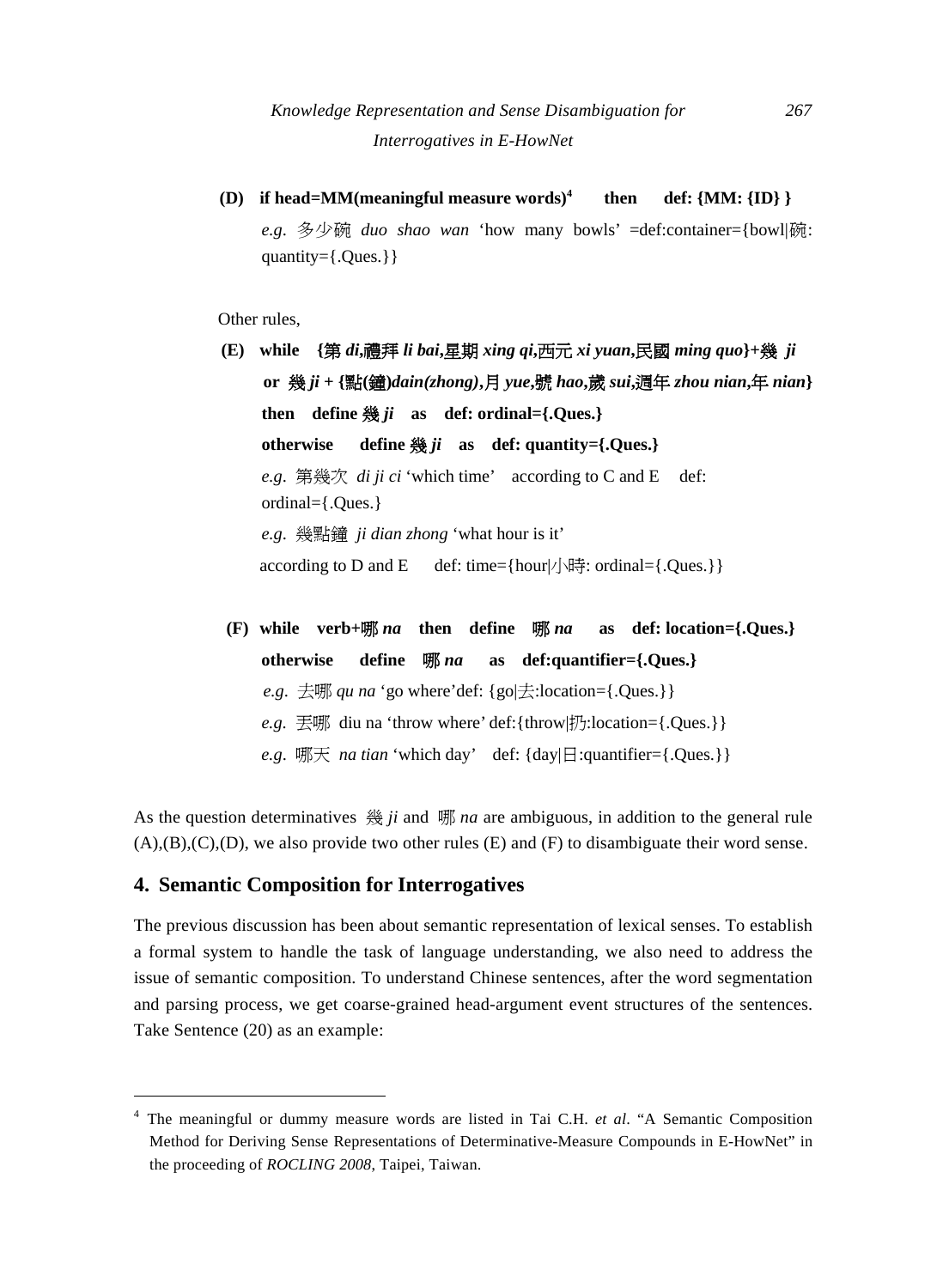(20) 資料因何漏失? *Zi liao yin he lou shi?*  Why is the data missing?

The segmentation and parsing result of (20) is:

Theme[NP:資料 *data*]+ reason[Dj:因何 *why*]+Head[VJ3:漏失 *lose*]

Then, we try to project surface syntax onto the semantic structure for establishing truly integrated semantic relations. In Example (20), we identify the sentential head 'lose' after the parsing process, and, based on E-HowNet, the arguments of event 'lose' are 'possessor' and 'possession'; thus we know the 'data' here is the possession of 'lose'. Therefore, the result of composition is as follows:

def:{lose|失去:possession={information|訊息},reason={.Ques.}}

The other types of interrogative structures are exemplified as follows:

#### **true/false interrogative**

(21) 他病了嗎?

 *Ta bing le ma?*  Is he sick? def:{sick|病:experiencer={he|他},truth={.Ques.}}

(22) 你是否曾說過謊?

 *Ni shi fou ceng shuo guo huang?*  Have you ever lied before? def:{lie|說謊:agent={listener|聽者},time={past|過去}, truth={.Ques.}}

#### **Wh-word interrogative**:

#### **asking factual information**

(23) 衣服上的墨水怎麼洗掉?

 *Yi fu shang de mo shui ze me xi diao?*  How to wash away ink stains on cloth? def:{wash|洗掉:patient={ink|墨水:place={clothes|衣服}},means={.Ques.}}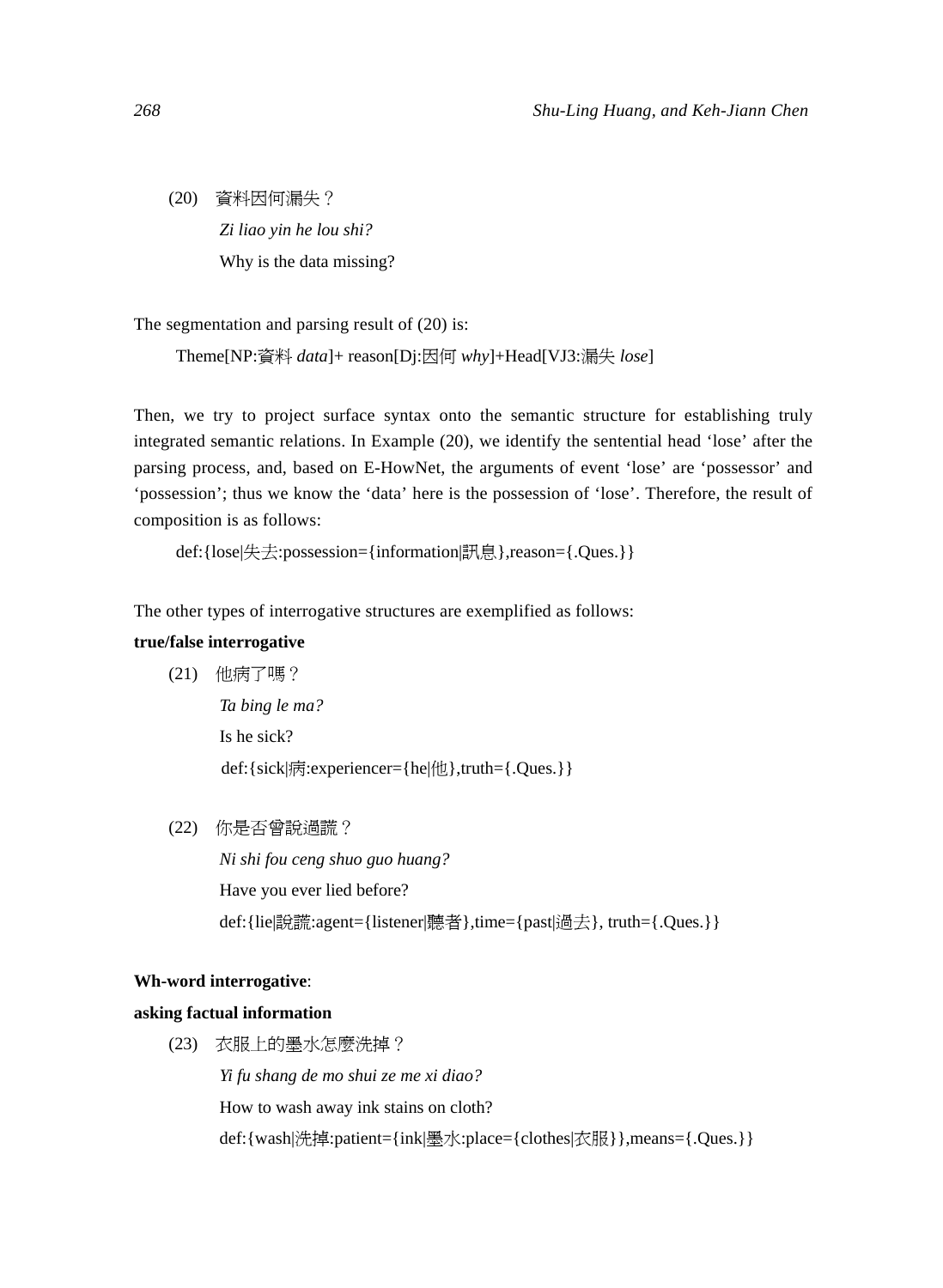# *Knowledge Representation and Sense Disambiguation for 269 Interrogatives in E-HowNet*

(24) 哪些桌子壞掉?

 *Na xie zhuo zi huai diao?*  Which tables are broken? def:{OutOfOrder|壞:theme={table|桌子:quantifier={.Ques.},quantity={mass|眾}}}

#### **asking relationship**

(25) 她是你的什麼人?  *Ta shi ni de she me ren?*  What is the relationship between you and her? def:{he|他=.Ques.kinship(listener|聽者)}

#### **asking opinion**

- (26) 莫非這是鬼城?  *Mo fei zhe shi qui cheng?*  Is it possible a ghost town? def:{be|是:relevant={this|這},content={ghost town|鬼城}, possibility ={.Ques. }}
- (27) 由你開車行不行?

 *You ni kai che xing bu xing?*  Is it ok for you to drive? def:{drive|開車:experiencer={listener|聽者},willingness ={.Ques. }}

#### **choosing options**

- (28) 他在這兒還是那兒住?  *Ta zai zhe er hai shi na er zhu?*  Does he live here or there? def:{live|住:agent={he|他},location={.Option.{{here}這兒}.or.{there|那兒}}}}
- (29) 他跪下來還是站在那裡求張三?  *Ta qui xia lai hai shi zhan zai na li qiu zhang san?*  Does he kneel on the ground or stand there to beg ChangShan? def:{beg|求:agent={be|他}, target={ChangShan|張三}, means={.Option.{{stand| 站}.or.{kneel|跪}}}}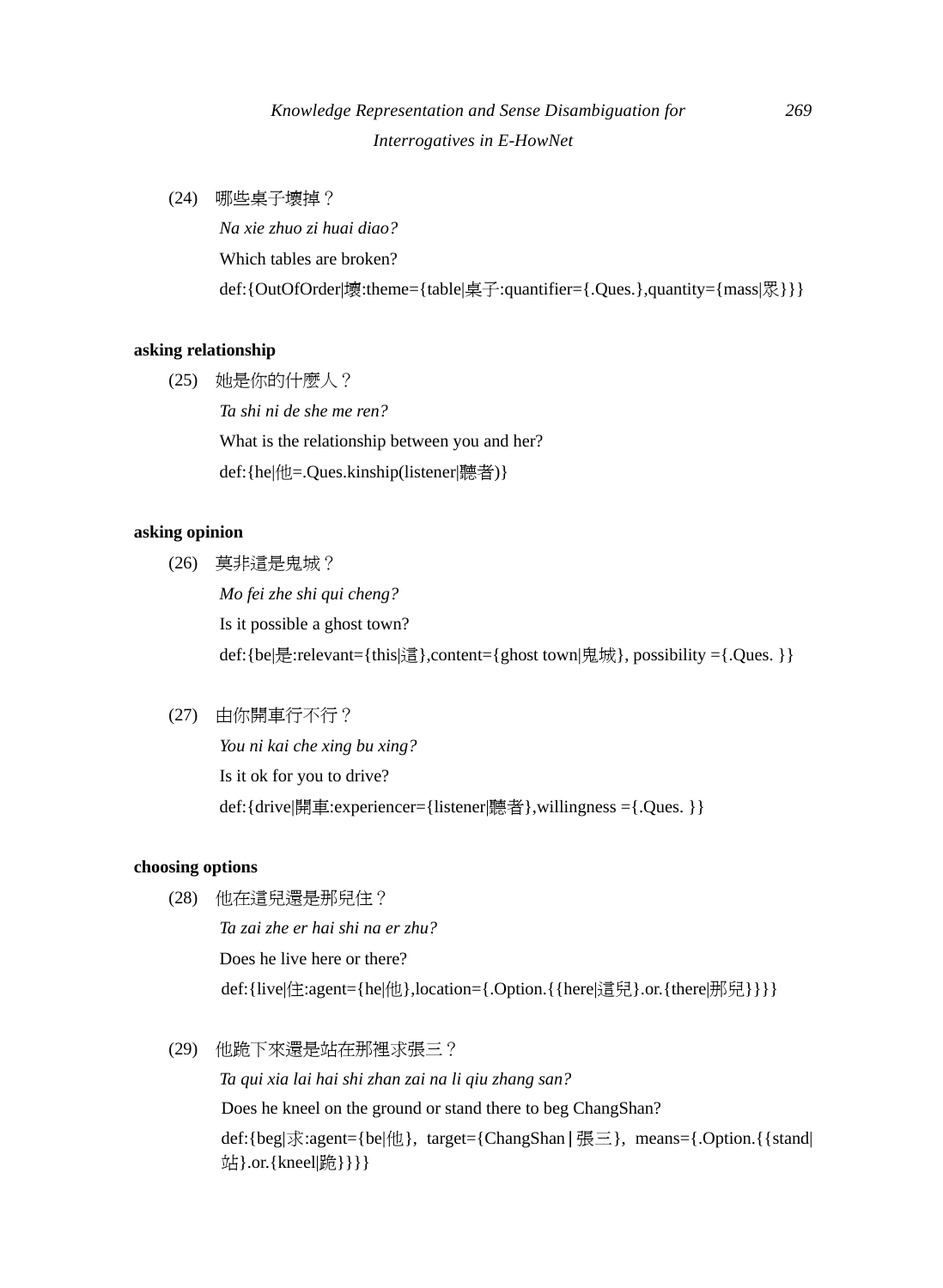#### **Sense Disambiguation**

To achieve the goal of automatic semantic composition, we have to solve the problem of word sense disambiguation. In Chinese, 什麼 *she me*, 怎麼 *ze me,* 怎樣 *ze yang,* 多 *duo,* 哪 *na,* and 幾 *ji* are the most frequently used interrogatives, and they all have ambiguous senses. In addition to Rule (19), their sense disambiguation rules are discussed below:

#### 什麼 **she me /**何 **he/** 啥 **sha**

什麼 *she me* '*what*' plays the grammatical functions of adjective and pronoun, and there are two senses for each function. Accordingly, we generate four rules to disambiguate the word senses of 什麼 *she me*, and the details are shown in Table 3. 何 *he* and 啥 *sha* are its literary and slangy usage, hence, share the same disambiguation rules.

| <b>Rules of disambiguation</b>                                                                                                                                                                       | <b>Examples &amp; E-HowNet representation</b>                                                                                                                                                                                             |  |  |  |
|------------------------------------------------------------------------------------------------------------------------------------------------------------------------------------------------------|-------------------------------------------------------------------------------------------------------------------------------------------------------------------------------------------------------------------------------------------|--|--|--|
| adjective 1:                                                                                                                                                                                         |                                                                                                                                                                                                                                           |  |  |  |
| Case 1: if 什麼/何/啥+semantic role                                                                                                                                                                      | 什麼時間 she me shi jian 'what time' def: time={.Ques.}                                                                                                                                                                                       |  |  |  |
| then 什麼/何/啥=def: role={.Ques.}                                                                                                                                                                       | 啥價錢 sha jia qian 'what price'<br>$def:cost={.Ques.}$                                                                                                                                                                                      |  |  |  |
| (什麼 ask the value of the semantic role.)                                                                                                                                                             | def:location={.Ques.}<br>何地 <i>he di</i> 'what place'                                                                                                                                                                                     |  |  |  |
| adjective 2:<br>Case 2: if 什麼/何/啥+entity (nominalized<br>verbs are included ) then 什麼/何/啥=def:<br>{entity:formal={.Ques.}}<br>(什麼 ask the type/restriction of a frame element/<br>participant role.) | $\overline{m}$ / he ren 'what person'<br>def: { $human   \land$ : formal={.Ques.}}<br>啥變化 sha bian hua 'what change'<br>def: {change 變化:formal={.Ques.}}<br>什麼不同 she me bu tong 'what difference'<br>def: {difference 不同:formal={.Ques.}} |  |  |  |
| pronoun 1: verb+什麼/何/啥<br>Case 3: if 什麼 use as an interrogative pronoun<br>then 什麼/何/啥<br>=def:{event:participant={.Ques.}}                                                                          | 吃什麼 chi she me 'eat what'<br>def: {eat 吃: patient={.Ques.}}<br>說啥 <i>shuo sha</i> 'talk what'<br>def: {speak 說:content={.Ques.}}                                                                                                          |  |  |  |
| pronoun 2: verb+什麼/何/啥 or 什麼/啥+verb<br>Case 4: if $\#$ we as an indefinite pronoun<br>Then 什麼/何/啥={event:participant={x}}<br>or{event:participant={entity: quantity={all}}}                          | 拿什麼都可 na she me dou ke 'It's OK to get anything'<br>def: {hold 拿:patient={entity: quantity={all}}}<br>什麼也不怕 she me ye bu pa 'Be afraid of nothing'<br>def: {.not.fear 害怕:cause={entity: quantity={all}}}                                  |  |  |  |

#### *Table 3. Disambiguation Rules for '*什麼 *she me'*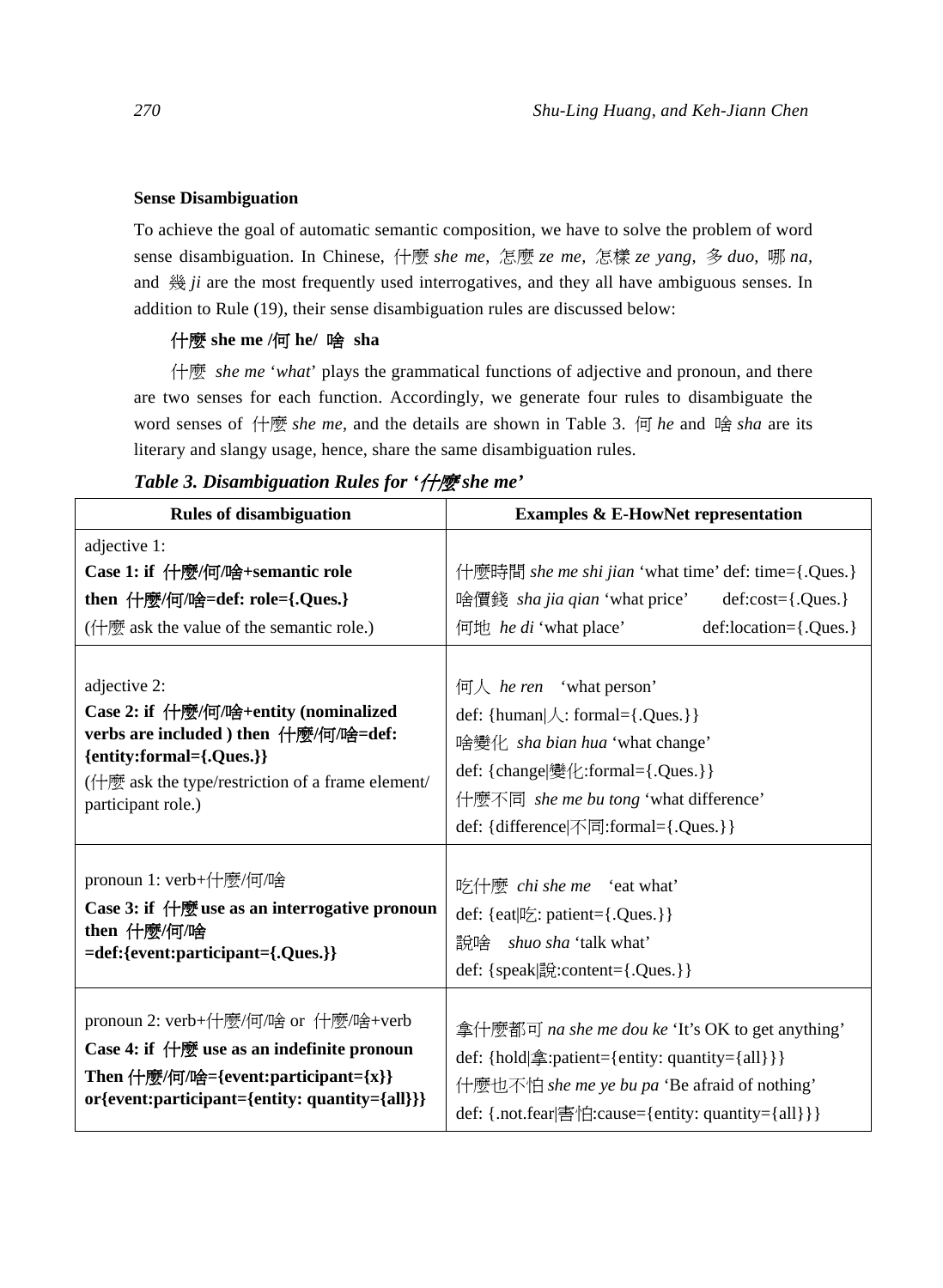#### 怎麼 **ze me**

怎麼 *ze me* 'how/how come' plays the role of adverb. It asks the value of an adverbial type of semantic role including means/method (How) and reason (Why). Two meanings 'how' and 'why' of 怎麼 *ze me* can roughly be discriminated by the telicity of matrix verbs in context. That is, 怎麼 *ze me* in a sentence with telic verb or verb phrase refers to event that have endpoints means 'why'. Contrarily, 怎麼 *ze me* in an atelic sentence means 'how'. The disambiguation rules are as below:

| (30) | if $\mathbb{E}[\overline{\mathfrak{W}}]$ <i>ze me</i> +event[-telic] | then $\mathbb{E}\mathbb{E}$ =def: means={.Ques.} |
|------|----------------------------------------------------------------------|--------------------------------------------------|
|      | if $\mathbb{E}[\overline{\mathfrak{W}}]$ ze me +event[+telic]        | then 怎麼=def: reason={.Ques.}                     |

Take following sentences as examples:

- (31) 怎麼吃 *ze me chi* 'how to eat' def:{eat|吃:means={.Ques.}} 該怎麼做 *gai ze me zuo* 'how to do' def:{do|做:means={.Ques.}} 要怎麼存活 *yao ze me cun huo* 'how to survive' def:{survive|存活:means={.Ques.}}
- (32) 怎麼吃了 *ze me chi le* 'why did you eat it' def:{eat|吃:reason={.Ques.}} 怎還不走 *ze hai bu zou* 'why haven't you left' def:{.not.leave|離開:reason={.Ques.}} 怎麼沒去 *ze me mei qu* 'why haven't you gone' def:{.not.go|去:reason={.Ques.}} 怎麼會走 *ze me hui zou* 'why did you go' def:{leave|離開:reason={.Ques.}}

In Mandarin Chinese, 了 *le*, 還 *hai* and the negative words 沒 *mei*, 不 *bu* all mark the endpoint of event; therefore, we use them as constraints to disambiguate the senses of 怎麼 *ze me*. Additionally, when a modal word appears between 怎麼 *ze me* and the event, normally the event also has an endpoint, that is, 怎麼 *ze me* questions 'reason' here. Unlike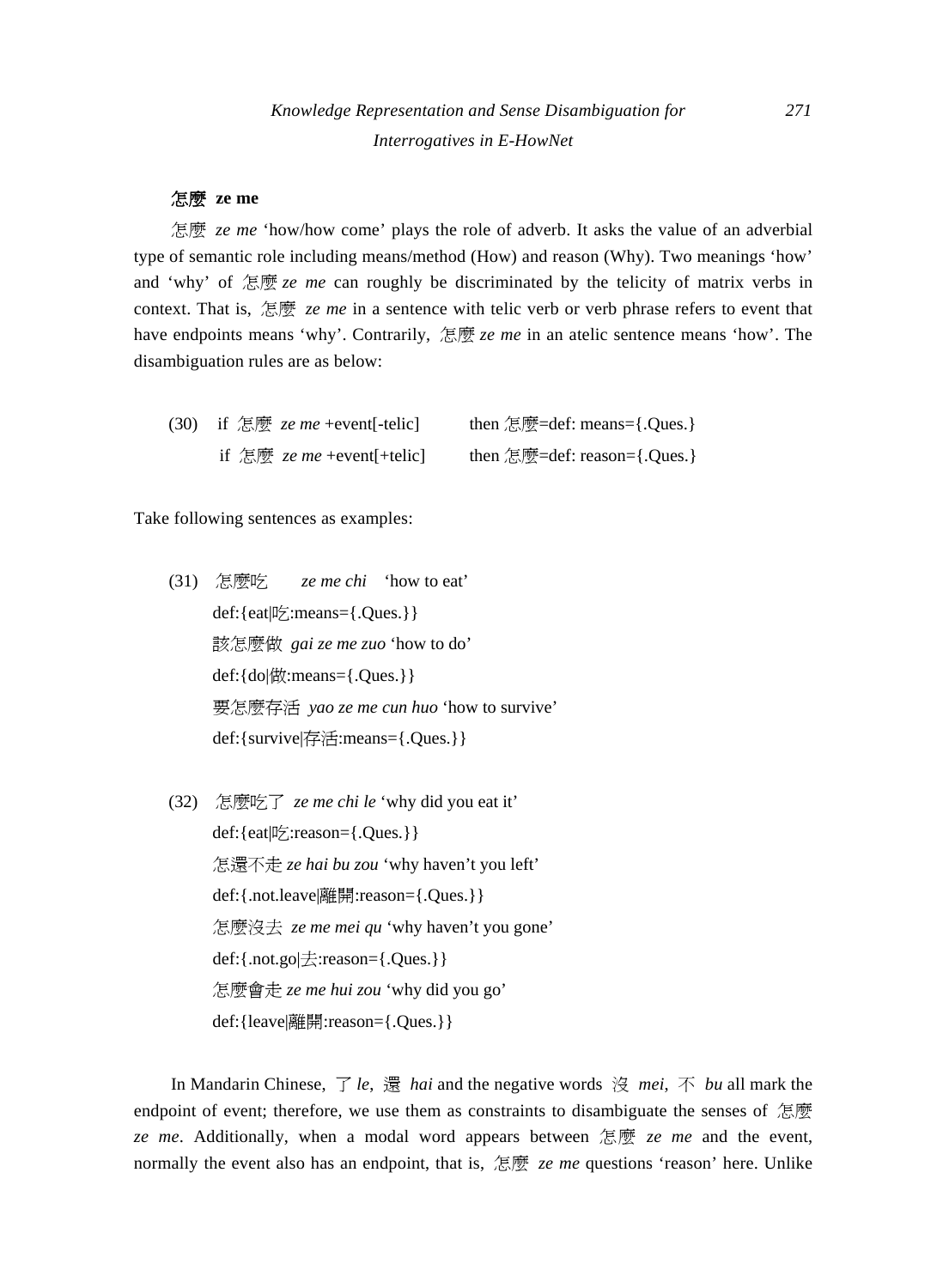this, when 怎麼 *ze me* appears between the modal word and event, the event does not have an endpoint, so 怎麼 *ze me* questions 'means' instead. Their differences can be found in example (33).

(33) 他怎麼可以去 *ta ze me ke yi qu* 'why can he go' def:{go|去:agent={he|他},reason={.Ques.}} 他可以怎麼去 *ta ke yi ze me qu* 'how can he go' def: {go|去:agent={he|他},means={.Ques.}}

#### 怎樣 **ze yang /**如何 **ru he**

怎樣 *ze yang* plays the role of adverb. Its synonym is 如何 *ru he*. There are four senses of these words, *i.e.* 'how', 'what', 'what is', and 'how about'. Their sense disambiguation rules are shown in (34):

| $(34)$ if |    | 怎樣 ze yang /如何 ru he + event[-telic] then def:means={.Ques.}             |                                                 |
|-----------|----|--------------------------------------------------------------------------|-------------------------------------------------|
|           |    | if verb+怎樣 ze yang /如何 ru he                                             | then $def:participant = \{.Ques.\}$             |
|           | if | semantic role+怎樣 <i>ze yang</i> /如何 <i>ru he</i> then def: role={.Ques.} |                                                 |
|           | if | entity+怎樣 $ze$ yang /如何 ru he                                            | then $\text{def: truth} = \{.\\ \text{Oues.}\}$ |

Examples are shown in (35).

| (35) | 怎樣採買 <i>ze yang cai mai</i> 'how to buy'                       |               | def: $\{buy   \overline{f} : \text{means} = \{.Ques.\}\}$                    |
|------|----------------------------------------------------------------|---------------|------------------------------------------------------------------------------|
|      | 如何游泳 ru he you yong                                            | 'how to swim' | def:{swim $ \nexists$ f::\;means={.Ques.}}                                   |
|      | 打算怎樣 da suan ze yang                                           |               |                                                                              |
|      |                                                                |               | 變成怎樣 bian cheng ze yang 'become what' def: {become  成爲: result= {. Ques. } } |
|      | 味道怎樣 wei dao ze yang                                           |               | 'what's the taste' def: taste={.Ques.}                                       |
|      | 結果如何 jie guo ru he                                             |               | 'what's the result' def: result={.Ques.}                                     |
|      | 明天怎樣 ming tian ze yang 'how about tomorrow' def:truth={.Ques.} |               |                                                                              |

In the case of entity+怎樣 *ze yang* /如何 *ru he*, it usually happens when the main verb of the sentence is omitted. In such cases, we must first recover the omitted part of the surface sentence based on the context then infer the complete sense. For example,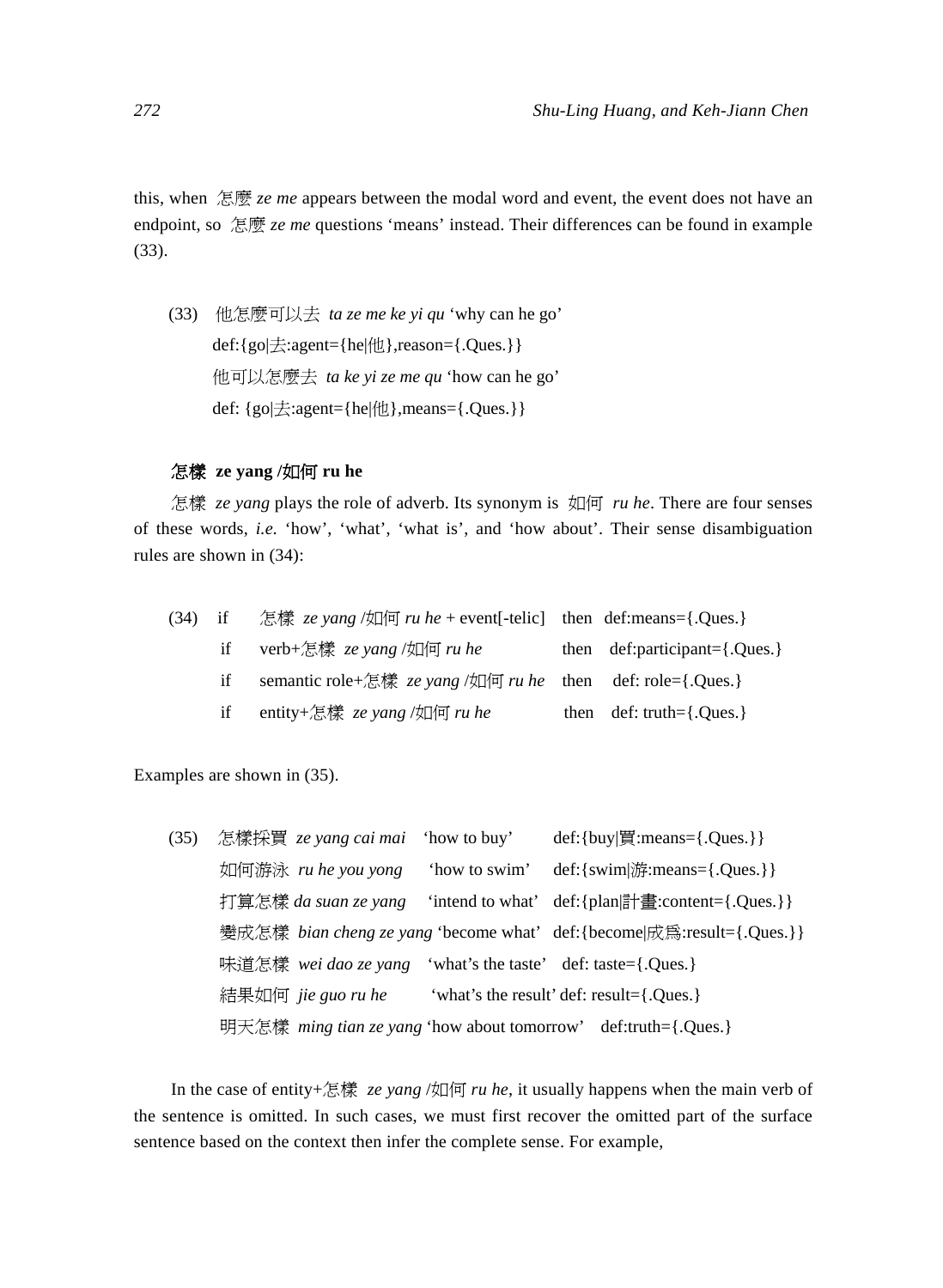(36) 明天怎樣 *ming tian ze yang* 'how about tomorrow'

Restore ellipsis:

明天一起去怎樣 *ming tian yi qi qu ze yang* 'how about go together tomorrow' def:{go|去:manner={together|共同},time={tomorrow|明天},willingness={.Ques.}}

However, the method for recovering the omitted part of the surface sentence is out of the scope of this paper.

#### 多 **duo**

多 *duo* 'how' also plays the role of an adverb. It's usually followed by an attribute value, such as 甜 *tian* 'sweet', 聰明 *cong ming* 'smart', 遠 *yuan* 'far', 大 *da* 'big'. It can be used to express feelings of exclamation or doubt. We can not simply distinguish these two senses by the context, but we need to rely on the tone. For this reason, we will deal only with the senses of doubt. Incidentally, it is always possible to turn a declarative statement into a question by using a slightly rising intonation pattern. For the same reason, we do not deal with such sentences and a few interrogative words, such as  $\mathbb{M}$  *a*,  $\mathbb{R}$  *ba*,  $\mathbb{R}$  *ne*, as well.

多 *duo* 'how' with interrogative sense can be represent as below:

(37) 多 *duo* +attribute value def:{attribute value: degree={.Ques.}}

The real examples are:

| (38) | 多甜 <i>duo tian</i> 'how sweet'                            |          |                                 |
|------|-----------------------------------------------------------|----------|---------------------------------|
|      | def:{sweet $\left[\frac{1}{2}$ } :degree={.Ques.}}        | $\equiv$ | $def:$ sweetness= $\{.\\$ Oues. |
|      | 多聰 <i>明 duo cong ming</i> 'how smart'                     |          |                                 |
|      | def:{smart 聰明:degree={.Ques.}} =                          |          | $def: snartness = \{.\\Oues.\}$ |
|      | 多遠 duo yuan 'how far'                                     |          |                                 |
|      | def:{far $\ddot{\mathbb{R}}$ :degree={.Ques.}}            | $=$      | def: distance= $\{.Ques.\}$     |
|      | 多大 <i>duo da</i> 'how big'                                |          |                                 |
|      | $def: \{big[\star : \text{degree} = \{.\text{Ques.}\}\}\$ |          | def: $size=\{.Ques.\}$          |

The semantic roles of 'sweetness', 'smartness', 'distance', and ''size' are inferred from their respective values 'sweet|甜', 'smart|聰明', 'far|遠', and 'big|大' by checking the taxonomy of feature-value hierarchy in E-HowNet.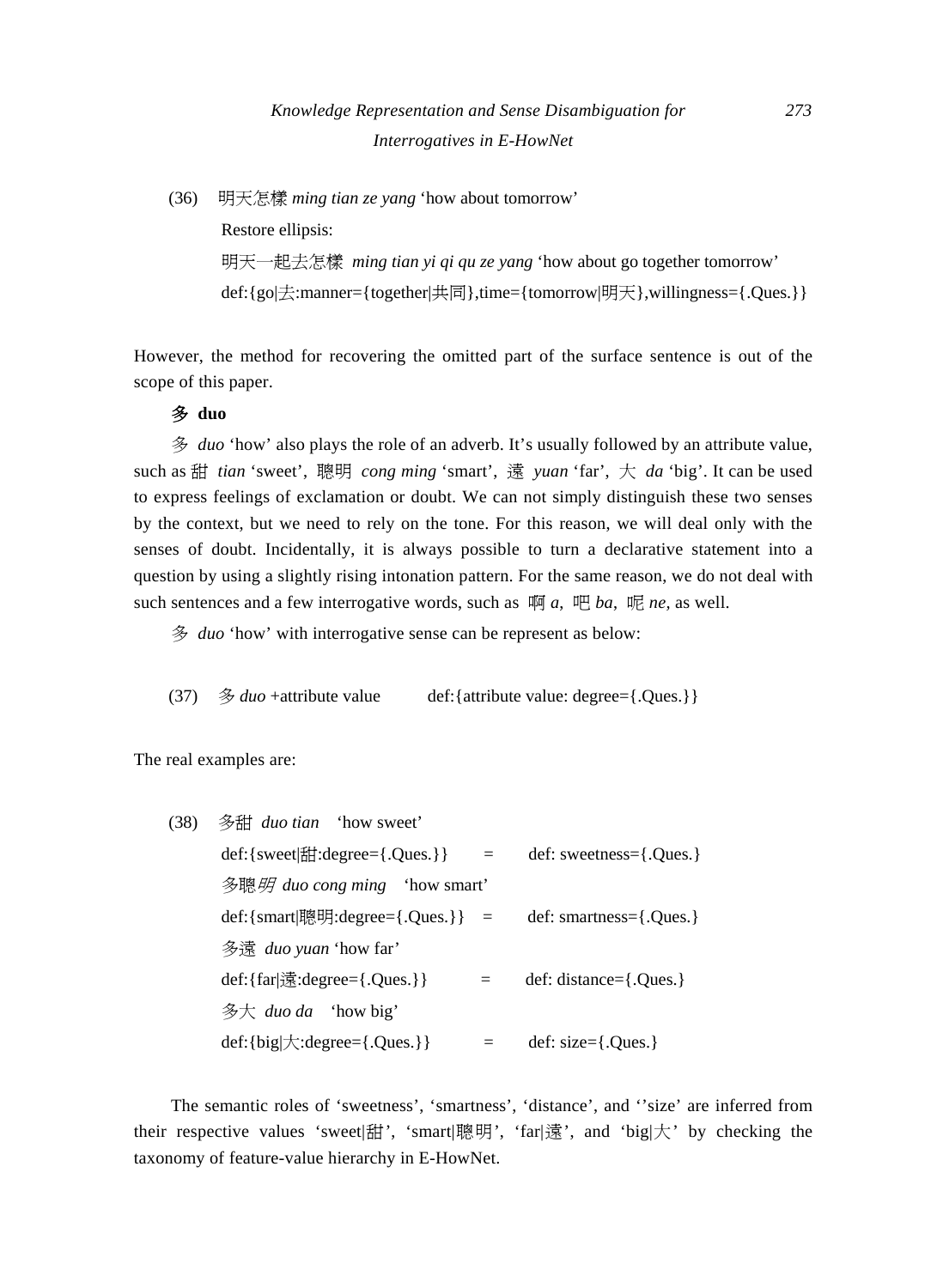### 哪 *na*

# 幾 *ji*

For the disambiguation of 哪 and 幾, please see Section 3.3 (19) rules (E) and (F).

## **5. Conclusion and Future Works**

To achieve near canonical semantic representation, we studied the semantic representation and composition of interrogatives. According to the semantic classification of interrogatives, we represent interrogatives in a hierarchy as follows:

| true/false interrogative   | $def: truth={.}{Ques.}$                      |
|----------------------------|----------------------------------------------|
| Wh-word interrogative      |                                              |
| asking factual information | $def: role = \{.…$                           |
| asking relationship        | def: Oues.RelationRole()                     |
| asking opinion             | def: ModalityRole={.Ques.}                   |
| choosing options           | def: role={.option.{ $\{x\}$ .or. $\{y\}$ }} |

We have cited two examples (2), (3) earlier to illustrate automatic natural language understanding. After the discussion above, we can examine the result of this work:

(2) 我能否拍照?

*Wo neng fou pai zhao?* 

Is it OK for me to take pictures?

#### **Representation:**

| 我<br>WO     |                | def:{speaker 說話者}               |
|-------------|----------------|---------------------------------|
| 能否 neng fou | 'is it ok'     | $def: allowance = \{. Ques. \}$ |
| 拍照 pai zhao | 'take picture' | def: {TakePicture 拍攝}           |

#### **Composition:**

def: {TakePicture|拍攝:agent={speaker|說話者}, allowance={.Ques.}}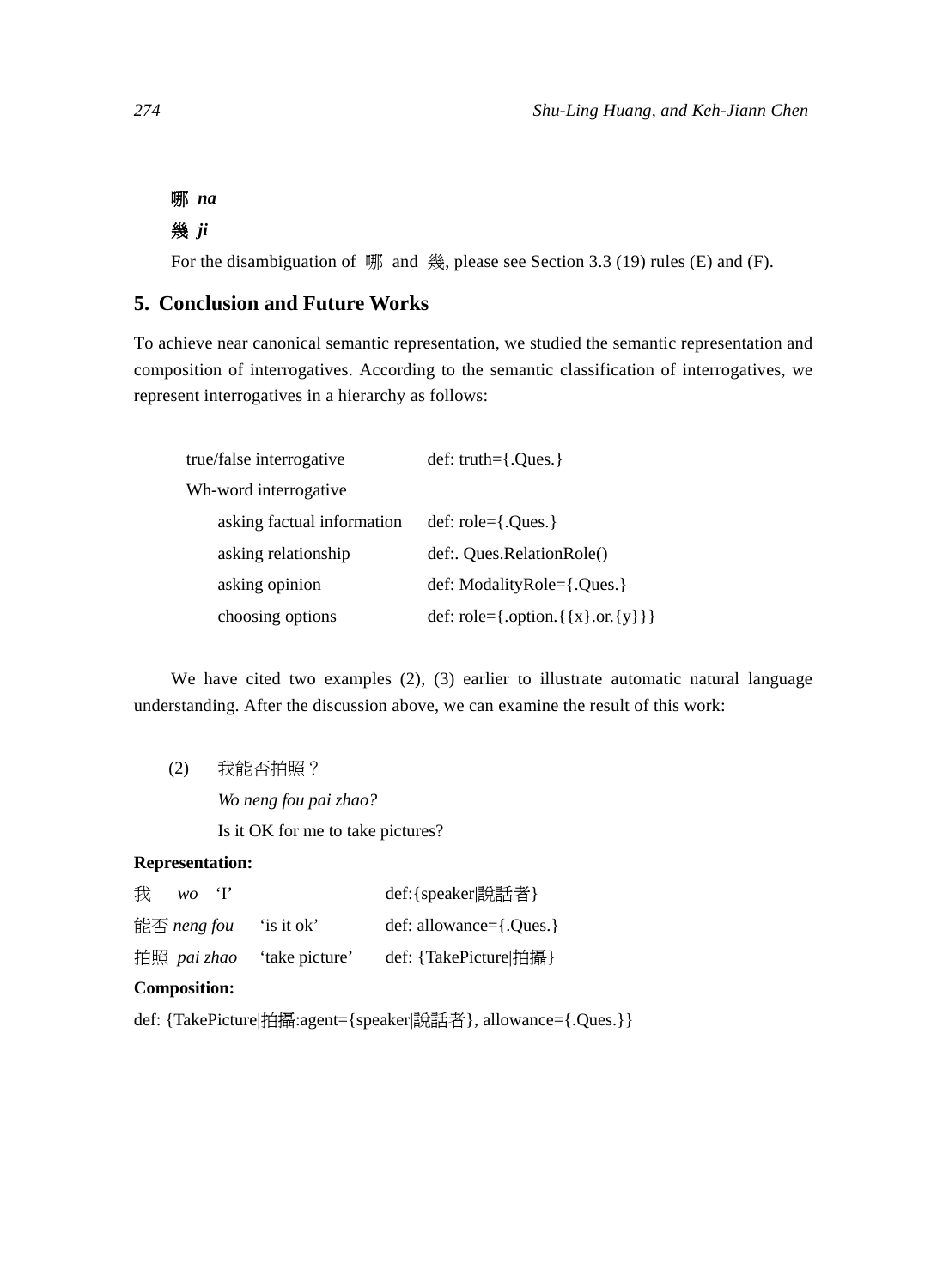(3) 我可不可以照相? *Wo ke bu ke yi zhao xiang?* 

Can I take photos?

#### **Representation:**

| 我<br>wo. | $\mathbf{H}$                      | def:{speaker 說話者}               |
|----------|-----------------------------------|---------------------------------|
|          | 可不可以 ke bu ke yi 'can'            | $def: allowance = \{. Ques. \}$ |
|          | 照相 <i>zhao xiang</i> 'take photo' | def: {TakePicture 拍攝}           |

#### **Composition:**

def: {TakePicture|拍攝:agent={speaker|說話者}, allowance={.Ques.}}

Although the surface structures of (2), (3) are different, we find that their result of composition is the same. It means that, by means of E-HowNet representation, a machine can judge the sense similarity of words, phrases, and sentences and achieve machine understanding. However, this is only an illustration by example. For future research, we will implement a parsing system incorporated with the E-HowNet model to perform semantic composition process practically. To achieve this goal, apart from sense disambiguation, we find that discordance between syntactic structure and semantic relations is another critical problem. Take Sentence (39) as an example:

(39) 長途旅行不是很辛苦嗎?

*Chang tu lu xing bu shi hen xin ku ma?* Isn't it hard for Long-distance travel?

Its parsing result is:

Theme[VP:(manner[A:長途 *long distance*]+Head[VA4:旅行 *travel*])]+negation[Dc:不 *not*]+epistemics[Dbaa:是 *be*]+degree[Dfa:很 *very*]+Head[VH16:辛苦 *hard*]+particle[Td: 嗎 *ma*]

The E-HowNet sense representation of (39) is:

def:{hard|辛苦:theme={travel|旅行:distance={far|遠}},degree={very|很},truth={.Ques.}}

Comparing the semantic representation with syntactic structure, we find rhetorical interrogative 不是嗎 *bu shi ma* 'Isn't it' is segmented into three words in syntax analysis, but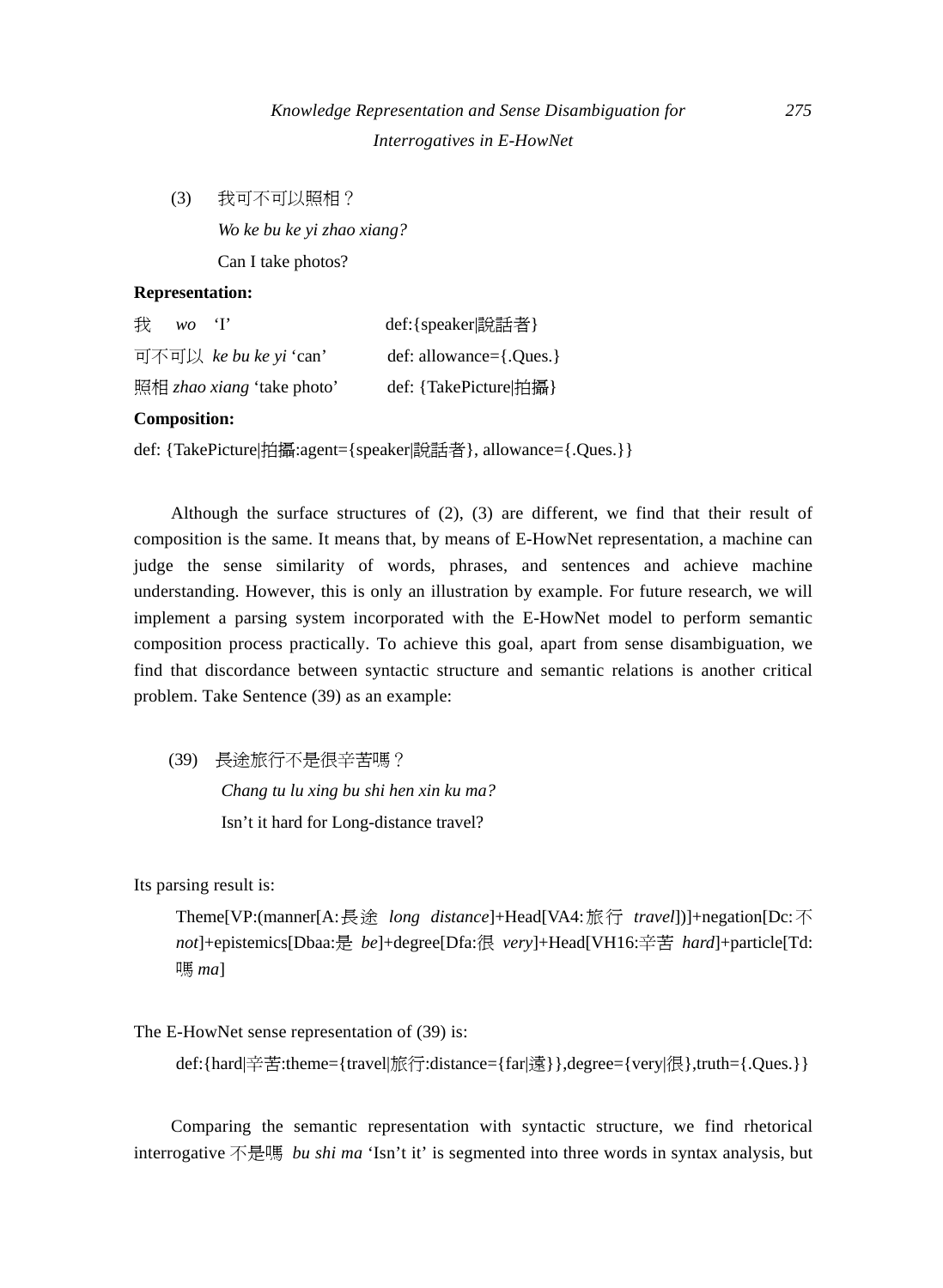in the semantic point of view, they are integrated into one word and represented as 'truth={.Ques.}'. There are still many types of discordance between syntactic structure and semantic relations that need to be studied. Furthermore, we have to find the mapping rules and match coarse-grained syntactic arguments to fine-grained semantic relations in the future. These results are applicable to both declarative sentences and interrogative sentences.

In conclusion, this study sheds new light on designing better and accurate question-answering systems because E-HowNet representation of questions not only represents their senses, but also marks the focused information to be answered. In addition, the proposed representational scheme also provides a way to convert a given sentence into a near-canonical sense representation. Therefore, the design of Chinese QA system will be our future task.

#### **Acknowledgement**

This research was supported in part by the National Science Council under a Center Excellence Grant NSC 96-2752-E-001-001-PAE and Grant NSC96-2221-E-001-009.

#### **References**

- Chen, K. J., S. L. Huang, Y. Y. Shih, and Y. J. Chen, "Extended-HowNet: multi-level concept definition and complex relation description," 2004, Peking University.
- Chen, K. J., S. L. Huang, Y.Y. Shih, and Y. J. Chen, "Extended-HowNet- A Representational Framework for Concepts,"In *Proceedings of IJCNLP-05 Workshop on Lexical Semantic*, 2005, Jeju Island, South Korea.
- Chen, K. J., et al., Sinica Treebank, version 3.0, http://turing.iis.sinica.edu.tw/treesearch/, 2005.
- Chung, Y. S., S. L. Huang, and K. J. Chen, "Modality and Modal Sense Representation in E-HowNet," In the *Proceeding of the 21st Pacific Asia Conference on Language, Information and Computation* (PACLIC), 2007, Seoul National University, pp. 136-145.
- Dong, Z. D., HowNet, http://www.keenage.com/, 1988.
- Ginzburg, J., and I. A. Sag, *Interrogative Investigations: The Form, Meaning and Use of English Interrogatives*, Stanford: CSLI Publications, 2000.
- Li*,* C. N., and S. A. Thompson, *Mandarin Chinese*, The Crane Publishing Co., LTD., 1997.
- 石定栩(Shi, Dingxu), *共性與個性—漢語語言學中的爭議*, 北京語言文化大學出版社, 北 京,1999.
- 呂叔湘(Lv, Shuxiang), 中國文法要略, 文史哲出版社, 台北, 1942.
- 邵敬敏(Shao, Jingmin),*現代漢語疑問句研究*,華東師範大學出版社,上海,1996.
- 馬建忠(Ma, Jianzhong),  $\overline{R}E\overline{X}E$ , 商務印書館, 台北, 1935.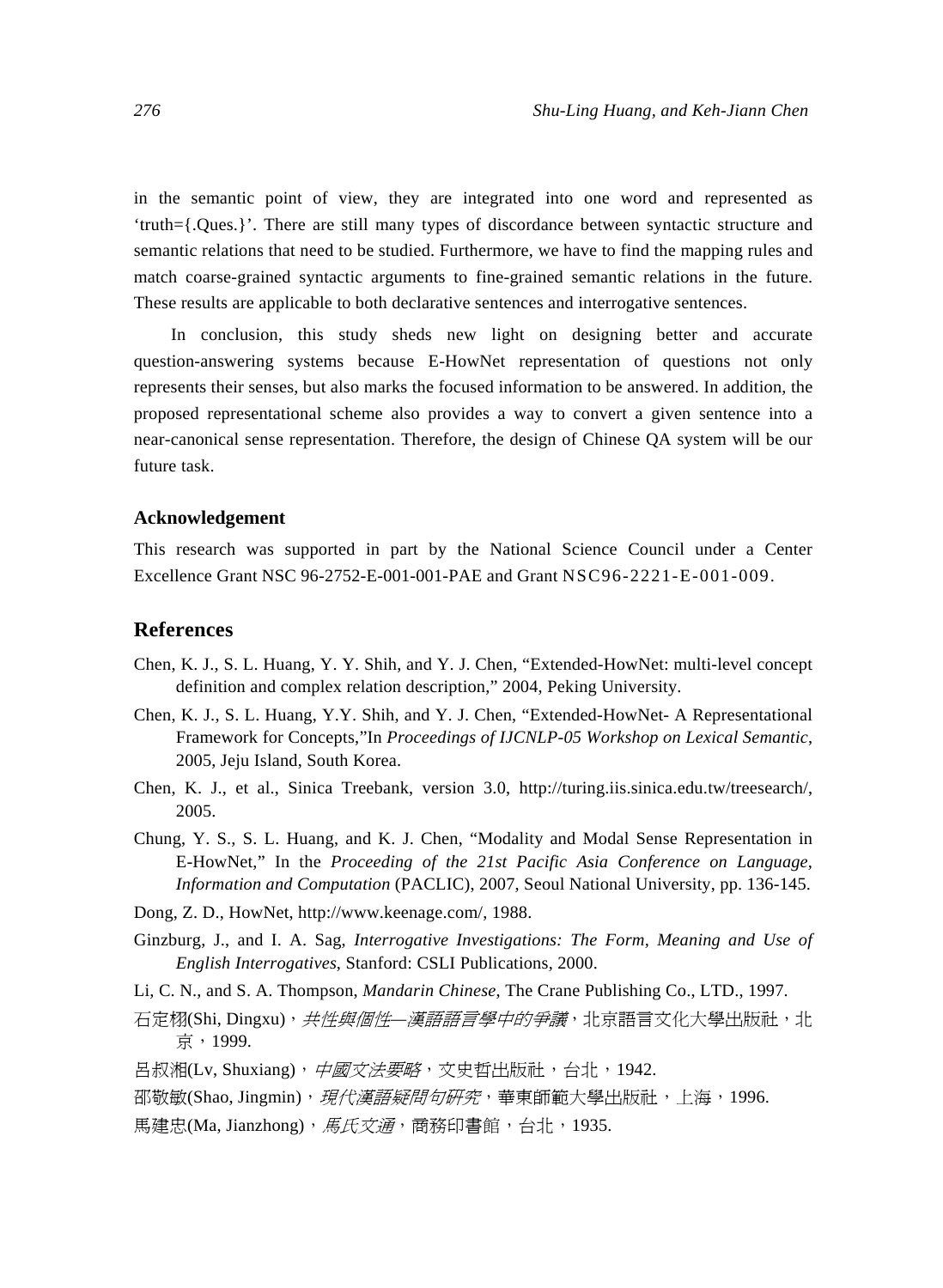- 陸儉明(Lu, Jianming), "關於現代漢語裡的疑問語氣詞", 收錄於*中國語文*, 第五期, 1984, pp. 330-332.
- 湯廷池(Tang, Tingchi), "國語疑問句的研究", 收錄於*師大學報*, 第二十六期, 1981, pp. 1-59.
- 黎錦熙(Li, Chinhsi), 新著國語文法(Chinese grammar on the national language), 商務印書 館,台北,1930.